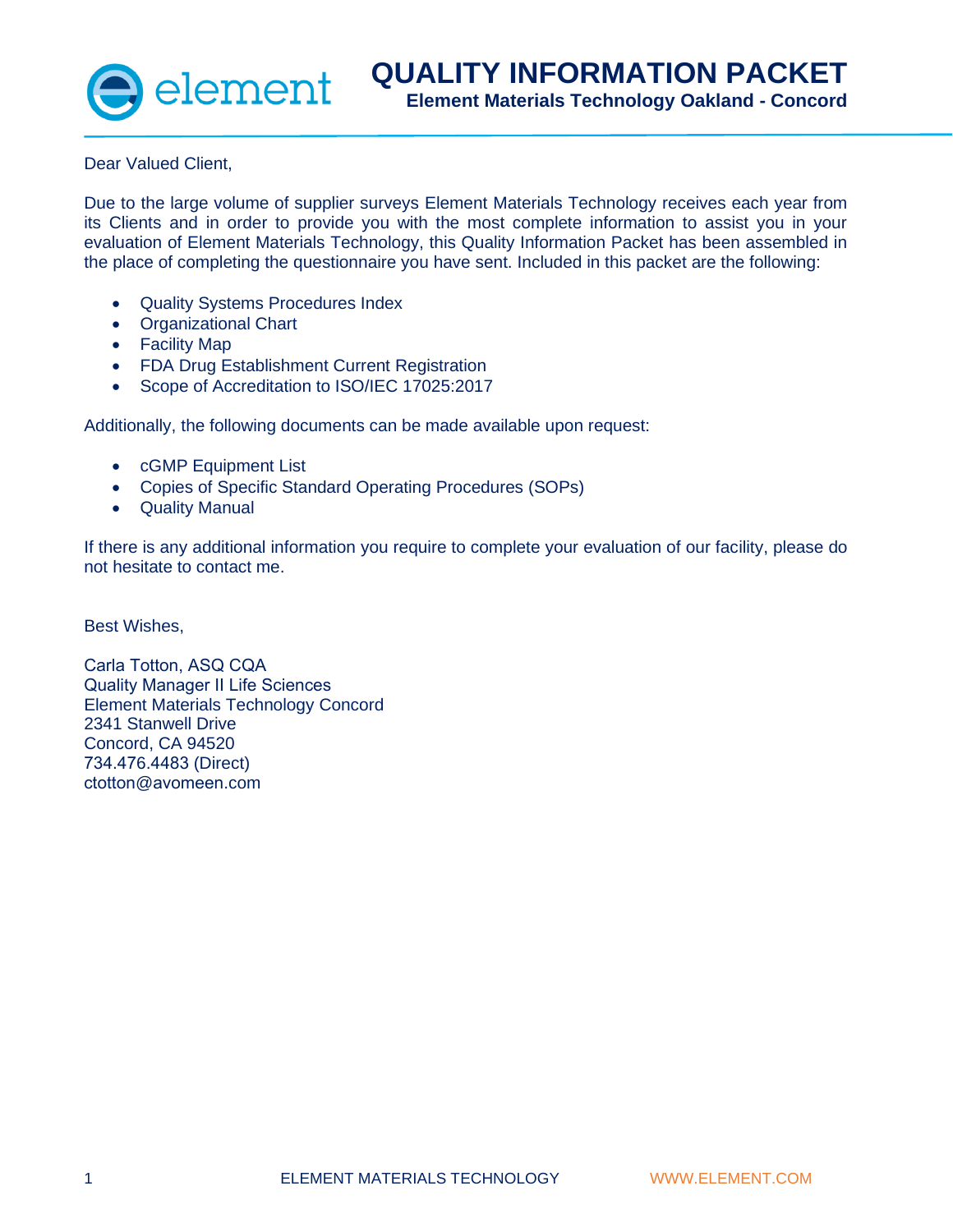

### **GENERAL FACILITY AND QUALITY SYSTEM INFORMATION**

| <b>General Information</b>                     |                                                                                                                           |  |
|------------------------------------------------|---------------------------------------------------------------------------------------------------------------------------|--|
| <b>Company Name</b>                            | Element Materials Technology Oakland - Concord                                                                            |  |
| <b>Address of Facility</b>                     | 2341 Stanwell Drive, Concord, CA 94520                                                                                    |  |
| <b>Phone Number</b>                            | 877-287-8738                                                                                                              |  |
| <b>Website</b>                                 | www.element.com                                                                                                           |  |
| <b>DUNS Number</b>                             | 792157906                                                                                                                 |  |
| <b>Services Provided</b>                       | Microbiology, Mycoplasma, Molecular and Virology Testing, Cell<br>Banking, Environmental Monitoring, Analytical Chemistry |  |
| <b>Number of Permanent</b><br><b>Employees</b> | 45                                                                                                                        |  |
| <b>Number of Quality</b><br><b>Employees</b>   | 4                                                                                                                         |  |
| <b>Facility Size</b>                           | 10,000 sq.ft.                                                                                                             |  |
| <b>FDA FEI Number</b>                          | 3006616583                                                                                                                |  |
| <b>Expiration Date</b>                         | December 2021                                                                                                             |  |
| <b>Last FDA Audit</b>                          | December 2018                                                                                                             |  |
| <b>ISO/IEC 17025:2017</b>                      | 3383.01                                                                                                                   |  |
| <b>Certificate Number</b>                      |                                                                                                                           |  |
| <b>Expiration Date</b>                         | December 2022                                                                                                             |  |
| <b>Last ISO Renewal Audit</b>                  | August 2020                                                                                                               |  |

| <b>Key Personnel Information</b> |                                             |                            |
|----------------------------------|---------------------------------------------|----------------------------|
| <b>Name</b>                      | <b>Title</b><br><b>Email</b>                |                            |
| Renee Johnston, B.S.<br>(NCRM)   | <b>General Manager</b>                      | renee.johnston@element.com |
| Carla Totton, ASQ CQA            | <b>Quality Manager II Life Sciences</b>     | ctotton@avomeen.com        |
| Purag Chuhan                     | Microbiology Manager                        | purag.chuhan@element.com   |
| Sunil Khattar                    | Director of Virology and Molecular Services | sunil.khattar@element.com  |
| <b>Daniel Uribe</b>              | <b>Analytical Chemistry Manager</b>         | daniel.uribe@element.com   |
| <b>Eric Pierce</b>               | <b>Cell Banking Supervisor</b>              | eric.pierce@element.com    |
| Maria Leone                      | <b>Environmental Monitoring Supervisor</b>  | Maria.leone@element.com    |
| Mimi Leong, MBA                  | Director of Inside Sales                    | mimi.leong@element.com     |
| Sanju Sharma, MBA                | <b>Director of Business Development</b>     | sanju.sharma@element.com   |

| <b>Quality Assurance Information</b>                  |                                               |                                                         |
|-------------------------------------------------------|-----------------------------------------------|---------------------------------------------------------|
| <b>Name and Title of QA Manager</b>                   |                                               | Carla Totton, ASQ CQA, Quality Manager II Life Sciences |
| <b>Telephone Number</b>                               | 925-536-1169                                  |                                                         |
| <b>Email Address</b>                                  | ctotton@avomeen.com                           |                                                         |
| <b>Reports to</b>                                     | Katy Kubesh, Quality Director - Life Sciences |                                                         |
| <b>Number of QA Employees</b>                         |                                               |                                                         |
| <b>Quality Agreement signed upon request?</b>         |                                               | Yes                                                     |
| <b>Confidentiality Agreement signed upon request?</b> |                                               | Yes                                                     |
| Audit/facility tour available upon request?           |                                               | Yes                                                     |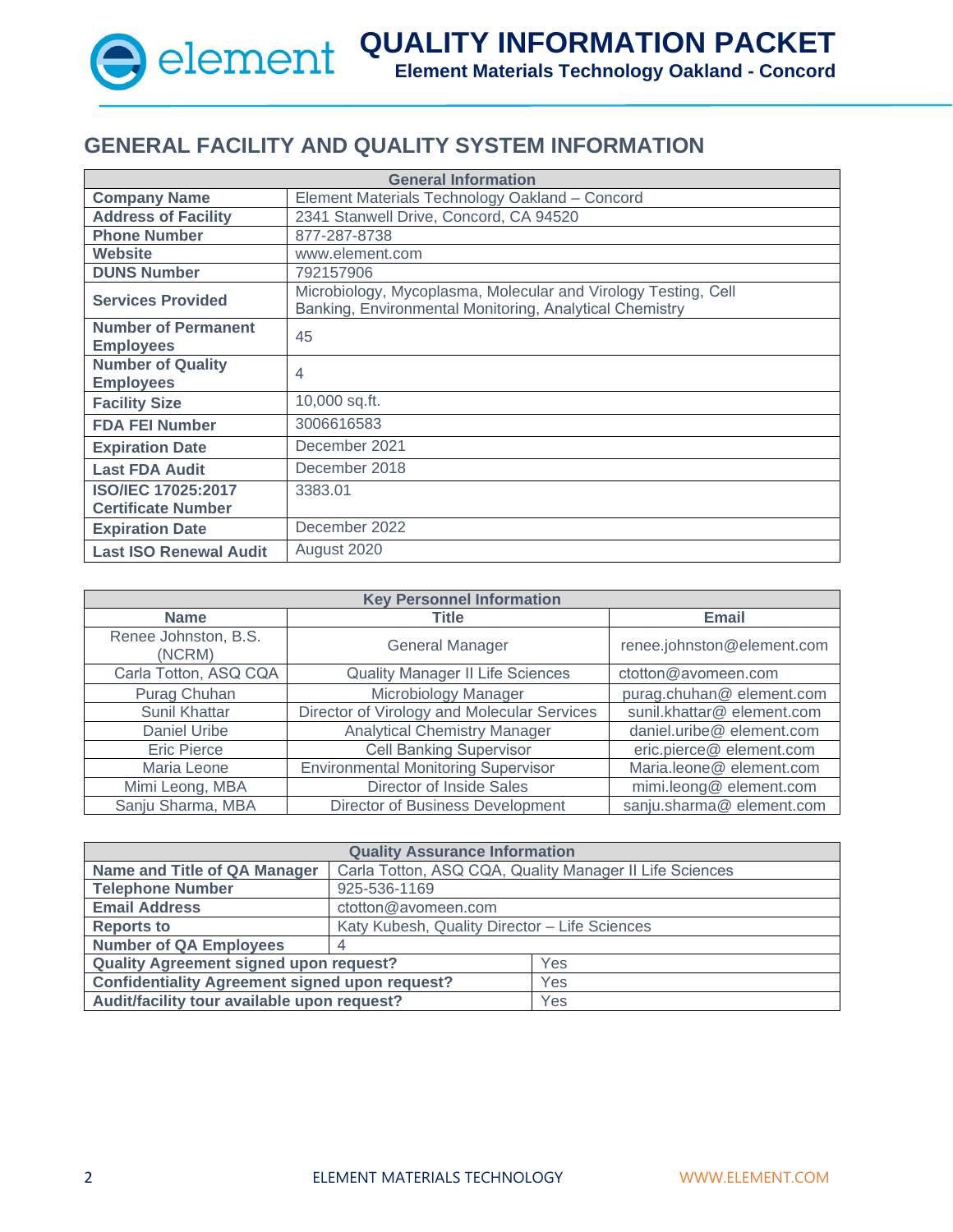

| <b>Organizational &amp; Personnel Information</b>                                                         |                                 |  |
|-----------------------------------------------------------------------------------------------------------|---------------------------------|--|
| Is there a formal training program?                                                                       |                                 |  |
| Is training performed and documented when SOP's are created or updated?                                   | Yes                             |  |
| Are changes in ISO 17025, FDA and other regulatory requirements tracked and<br>communicated to employees? |                                 |  |
| Are employees provided applicable regulatory training during onboarding and at regular<br>intervals?      |                                 |  |
| Do employees have adequate training, experience, and qualifications for their<br>responsibilities?        |                                 |  |
| Are employees tested for proficiency?                                                                     |                                 |  |
| Have any personnel been disbarred by the FDA?                                                             |                                 |  |
| Do you have an organizational chart? Can you provide a<br>document.<br>copy?                              | Yes, a copy is attached to this |  |
| Are there written job descriptions?                                                                       |                                 |  |
| Do employees have adequate training, experience, and qualifications for their<br>responsibilities?        |                                 |  |

| <b>Facility Information</b>                                                     |                      |  |
|---------------------------------------------------------------------------------|----------------------|--|
| <b>Total size of facility</b>                                                   | $~10,000$ sq. ft.    |  |
| Area of facility utilized for office space                                      | $\sim$ 2,500 sq. ft. |  |
| Area of facility utilized for testing labs                                      | $~6,000$ sq. ft.     |  |
| Area of facility utilized for warehouse                                         | $~1,000$ sq. ft.     |  |
| <b>Construction of facility</b>                                                 | Yes                  |  |
| Is there adequate security to assure that there is no entry by unauthorized     | <b>Yes</b>           |  |
| persons?                                                                        |                      |  |
| Are there provisions for power backup sources for critical systems if main      | <b>Yes</b>           |  |
| power should fail?                                                              |                      |  |
| Is there a security system in place and SOP in place and access to the facility | Yes, a copy is       |  |
| controlled at all times?                                                        | attached to this     |  |
|                                                                                 | document.            |  |
| Is there an appropriate pest control program?                                   | Yes                  |  |
| Is the facility subject to inspections by regulatory authorities?               | Yes                  |  |

| <b>Regulatory Information</b>                  |                                                    |                              |
|------------------------------------------------|----------------------------------------------------|------------------------------|
| <b>Recognized External</b><br><b>Authority</b> | <b>Registration / Certificate</b><br><b>Number</b> | Date of<br><b>Inspection</b> |
| <b>ISO/IEC / A2LA</b>                          | 3383.01                                            | August 2020                  |
| FDA (Routine Inspection)                       | 3006616583                                         | December 2018                |
| <b>ISO/IEC / A2LA</b>                          | 3383.01                                            | September 2018               |
| <b>ISO/IEC / A2LA</b>                          | 3383.01                                            | September 2017               |
| <b>ISO/IEC / A2LA</b>                          | 3383.01                                            | October 2016                 |
| <b>ISO/IEC / A2LA</b>                          | 3383.01                                            | November 2015                |
| <b>ISO/IEC / A2LA</b>                          | 3383.01                                            | December 2014                |
| FDA (Routine Inspection)                       | 3006616583                                         | <b>July 2014</b>             |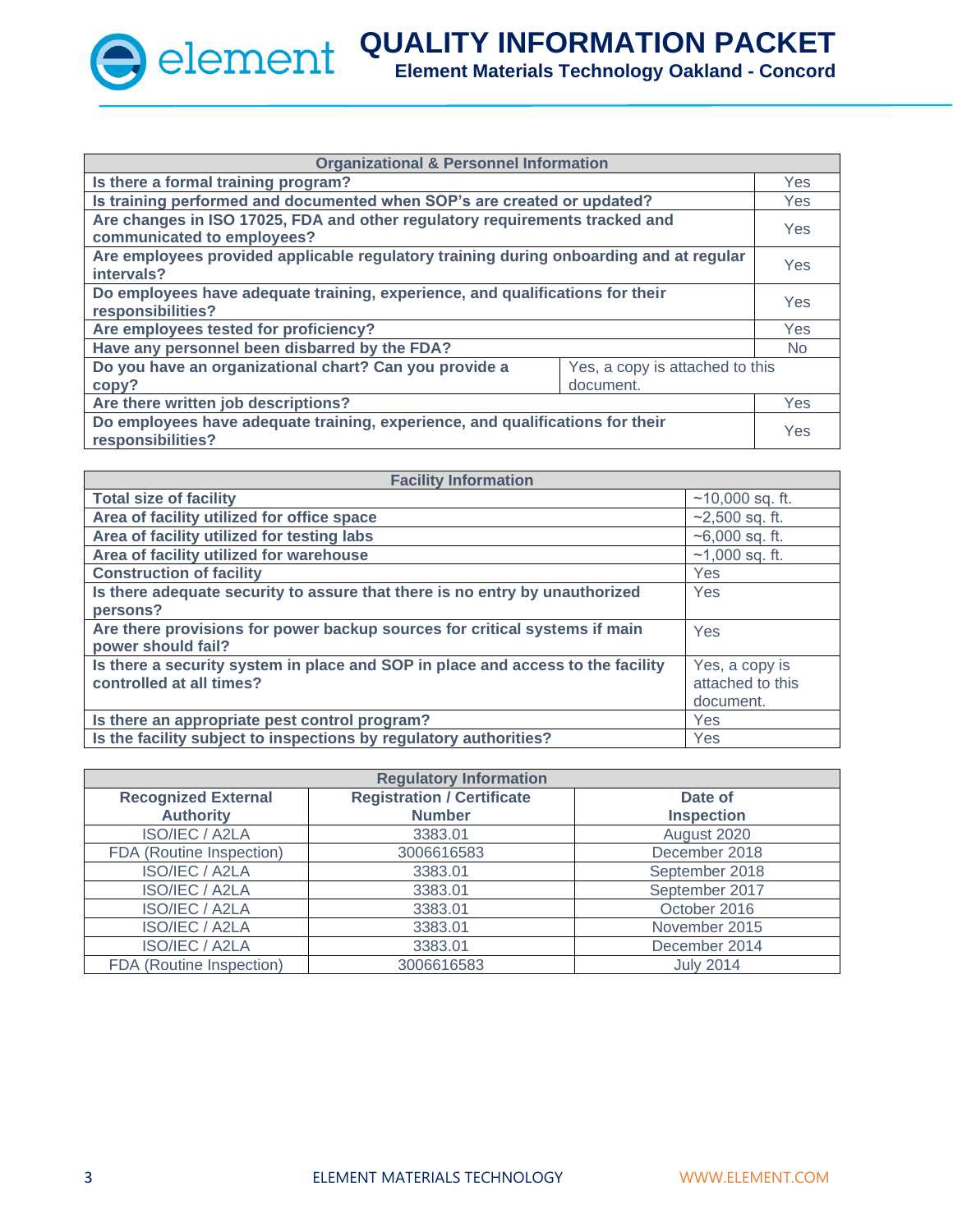

| <b>Quality System Information</b>                                                                                                                                                                                        |                                                            |           |
|--------------------------------------------------------------------------------------------------------------------------------------------------------------------------------------------------------------------------|------------------------------------------------------------|-----------|
| <b>Responsibilities and Authority</b>                                                                                                                                                                                    |                                                            |           |
| Do you have a quality policy manual?<br>Yes; available upon request                                                                                                                                                      |                                                            |           |
| Are QA/QC organization's authority and responsibilities clearly defined in writing?                                                                                                                                      |                                                            | Yes       |
| Is there a mechanism to assure that only current test methods and specifications are in<br>use?                                                                                                                          |                                                            | Yes       |
| Are data reviewed and trends monitored? Are adverse trends addressed, and is<br>appropriate management notified?                                                                                                         |                                                            | Yes       |
| Does the QA unit have the authority to halt laboratory, manufacturing, validation and/or<br>calibration testing activities?                                                                                              |                                                            | Yes       |
| Does QA review all Certificates of Analyses (CofAs) after a thorough review of all<br>associated raw data?                                                                                                               |                                                            | Yes       |
| <b>Complaint Handling</b>                                                                                                                                                                                                |                                                            |           |
| Is there a formal system to document and review customer complaints?                                                                                                                                                     |                                                            | Yes       |
| Is management made of aware of customer complaints?                                                                                                                                                                      |                                                            | Yes       |
| <b>Change Control</b>                                                                                                                                                                                                    |                                                            |           |
| Is there an adequate system, described in an SOP, for controlling changes to methods,<br>documents, and equipment, and requiring evaluation of need for re-qualification or<br>revalidation?                             |                                                            | Yes       |
| Is QA involved in the change control process?                                                                                                                                                                            |                                                            | Yes       |
| Is there a system in place to assure that changes are approved prior to implementation?                                                                                                                                  |                                                            | Yes       |
| <b>Audit Programs</b>                                                                                                                                                                                                    |                                                            |           |
| Do you host customer audits?                                                                                                                                                                                             |                                                            | Yes       |
| If Yes; How many per year?                                                                                                                                                                                               |                                                            | $15 - 20$ |
| Is there an internal quality audit program that covers all areas of the operation to<br>verify that SOPs and other procedures and policies are being followed, and to<br>determine effectiveness of the quality systems? |                                                            | Yes       |
| Based on the audit findings and recommendations, are steps taken to correct any<br>areas of noncompliance? Are corrective actions documented? Is their<br>effectiveness verified in subsequent audits?                   |                                                            | Yes       |
| If any contractors (e.g., laboratories, off-site storage facilities) are used, are they<br>periodically audited, and their performance monitored?                                                                        |                                                            | Yes       |
| Are all suppliers that provide critical materials and/or external calibration services<br>audited/evaluated?                                                                                                             |                                                            | Yes       |
| <b>Test Sample Control</b>                                                                                                                                                                                               |                                                            |           |
| Is there an SOP for receipt, identification, and storage of incoming test samples?                                                                                                                                       |                                                            | Yes       |
| How are test samples received?                                                                                                                                                                                           | Per SOP QA-0014, Sample Management and<br>Chain of Custody |           |
| Is the test sample log-in procedure computerized?<br>Currently both paper-based and computerized                                                                                                                         |                                                            |           |
| How are test samples stored?<br>Per SOP QA-0014, client specifications, and<br>instruction on the Sample Submission Form<br>submitted by the client.                                                                     |                                                            |           |
| Is there adequate security for stored test samples?                                                                                                                                                                      |                                                            | Yes       |
| Is test sample flow tracked?                                                                                                                                                                                             |                                                            | Yes       |
| Are test samples reconciled and any discrepancy investigated and reported to the<br>client?                                                                                                                              |                                                            | Yes       |
| Is there an SOP controlling retention and/or destruction of excess samples?                                                                                                                                              |                                                            | Yes       |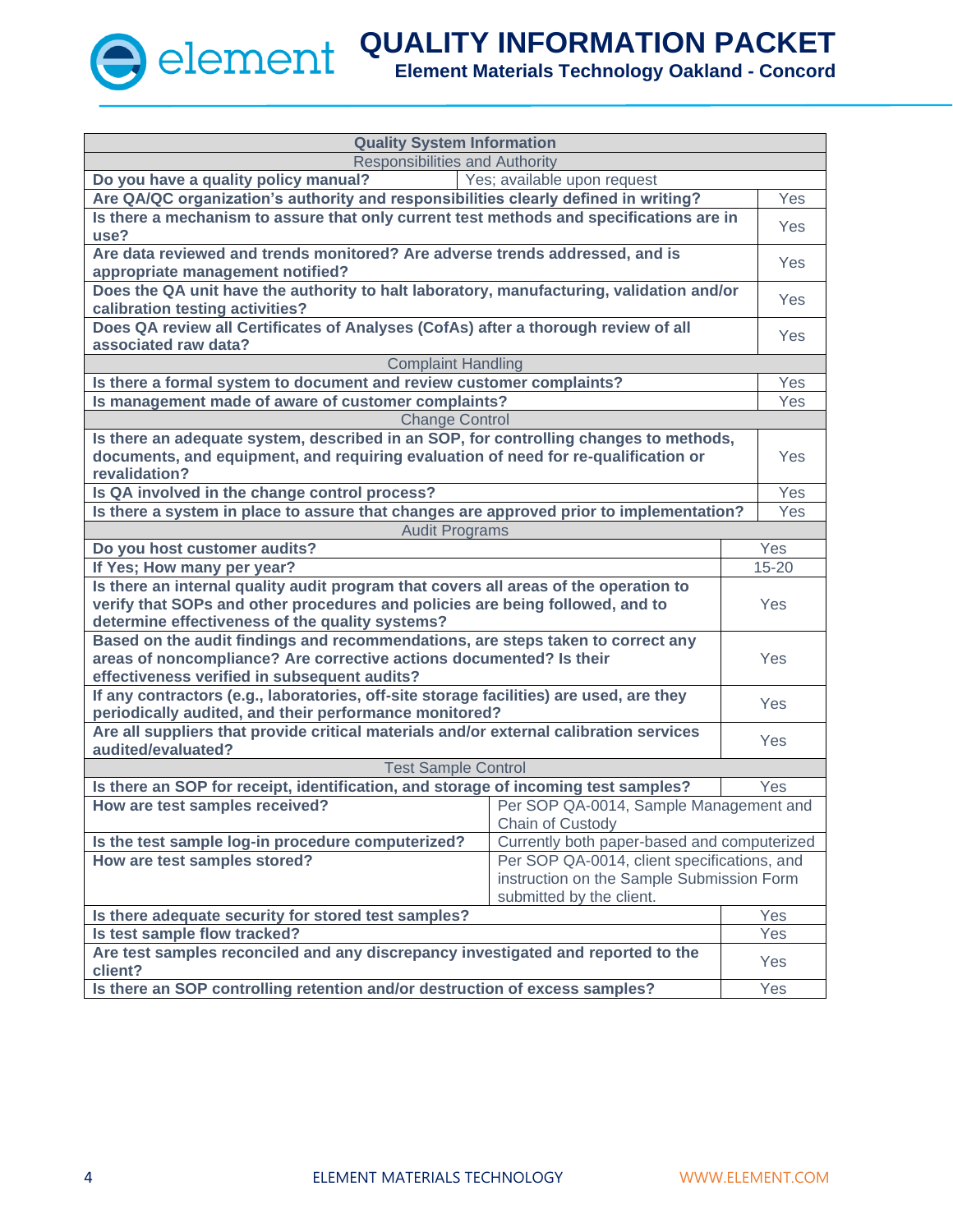

| <b>Quality System Information Continued</b>                                           |            |
|---------------------------------------------------------------------------------------|------------|
| Out of Specification Investigation Procedure (OOS)                                    |            |
| Is there an SOP for laboratory investigations of unexpected test results to assure    |            |
| that a uniform procedure is followed to determine why the unexpected result           | Yes        |
| occurred and that corrective actions are implemented when necessary?                  |            |
| Are clients promptly notified of unexpected and/or out of specification test results? | Yes        |
| Deviation Procedure and Corrective/Preventive Action Procedure (CAPA)                 |            |
| Is there an SOP for deviations to ensure that a uniform procedure is followed and     | Yes        |
| that the impact is appropriately assessed and documented?                             |            |
| Is there a formal Corrective Action Preventive Action program?                        | <b>Yes</b> |
| Are CAPAs evaluated for efficiency?                                                   | <b>Yes</b> |
| Is there a system in place for continuous improvement and management review?          | Yes        |

| <b>Document Control Information</b>                                                |                                                                                   |           |  |
|------------------------------------------------------------------------------------|-----------------------------------------------------------------------------------|-----------|--|
| <b>Standard Operating Procedures (SOPs)</b>                                        |                                                                                   |           |  |
| Are there written SOPs for all areas of the operation?                             |                                                                                   | Yes       |  |
|                                                                                    | Is there an SOP for writing, handling and updating of SOPs? Are SOPs periodically | Yes       |  |
| reviewed and updated?                                                              |                                                                                   |           |  |
| Is a history of SOP revisions maintained?                                          |                                                                                   | Yes       |  |
| Are current SOPs readily available to employees?                                   |                                                                                   | Yes       |  |
|                                                                                    | Is there an adequate system to assure that unneeded or obsolete documents are     | Yes       |  |
| removed from use?                                                                  |                                                                                   |           |  |
| Is there an SOP for document control?                                              |                                                                                   | Yes       |  |
|                                                                                    | If a client's test procedures or specifications are reformatted, does the client  |           |  |
| review and approve the reformatted document?                                       |                                                                                   | Yes       |  |
|                                                                                    | Are procedural changes approved by QA and controlled to ensure that the most      |           |  |
| current version of the SOP is in use?                                              |                                                                                   | Yes       |  |
|                                                                                    | <b>Testing Records</b>                                                            |           |  |
|                                                                                    | Is appropriate information recorded in test records concerning instruments used   | Yes       |  |
| in tests (ID number, etc.)?                                                        |                                                                                   |           |  |
| If chromatograms, charts, spectra are stored separate from other test records, are |                                                                                   | Yes       |  |
| there adequate cross-references to their locations?                                |                                                                                   |           |  |
| Are records legible? Are they appropriately signed and dated where required?       |                                                                                   | Yes       |  |
| Are there overwrites, whiteouts, or pencil entries in official records?            |                                                                                   | <b>No</b> |  |
|                                                                                    | Are changes to data properly initialed, dated, and explained based on an SOP that |           |  |
|                                                                                    | describes acceptable methods for recording data and correcting errors in official | Yes       |  |
| documents?                                                                         |                                                                                   |           |  |
| Are records reviewed for completeness before filing?                               |                                                                                   | Yes       |  |
| Is there appropriate security for data and records?                                |                                                                                   | Yes       |  |
| Are raw data/records retained for an appropriate length of time?<br>Yes            |                                                                                   |           |  |
| How long are records retained for?                                                 | Per SOP QA-0008, Document and Records Management                                  |           |  |
| System. Paper records are retained for NLT 1 year and                              |                                                                                   |           |  |
|                                                                                    | electronic records are maintained NLT 7 years. Manufacturing                      |           |  |
| Records are retained for at least 1 year after the expiration date                 |                                                                                   |           |  |
|                                                                                    | of the batch                                                                      |           |  |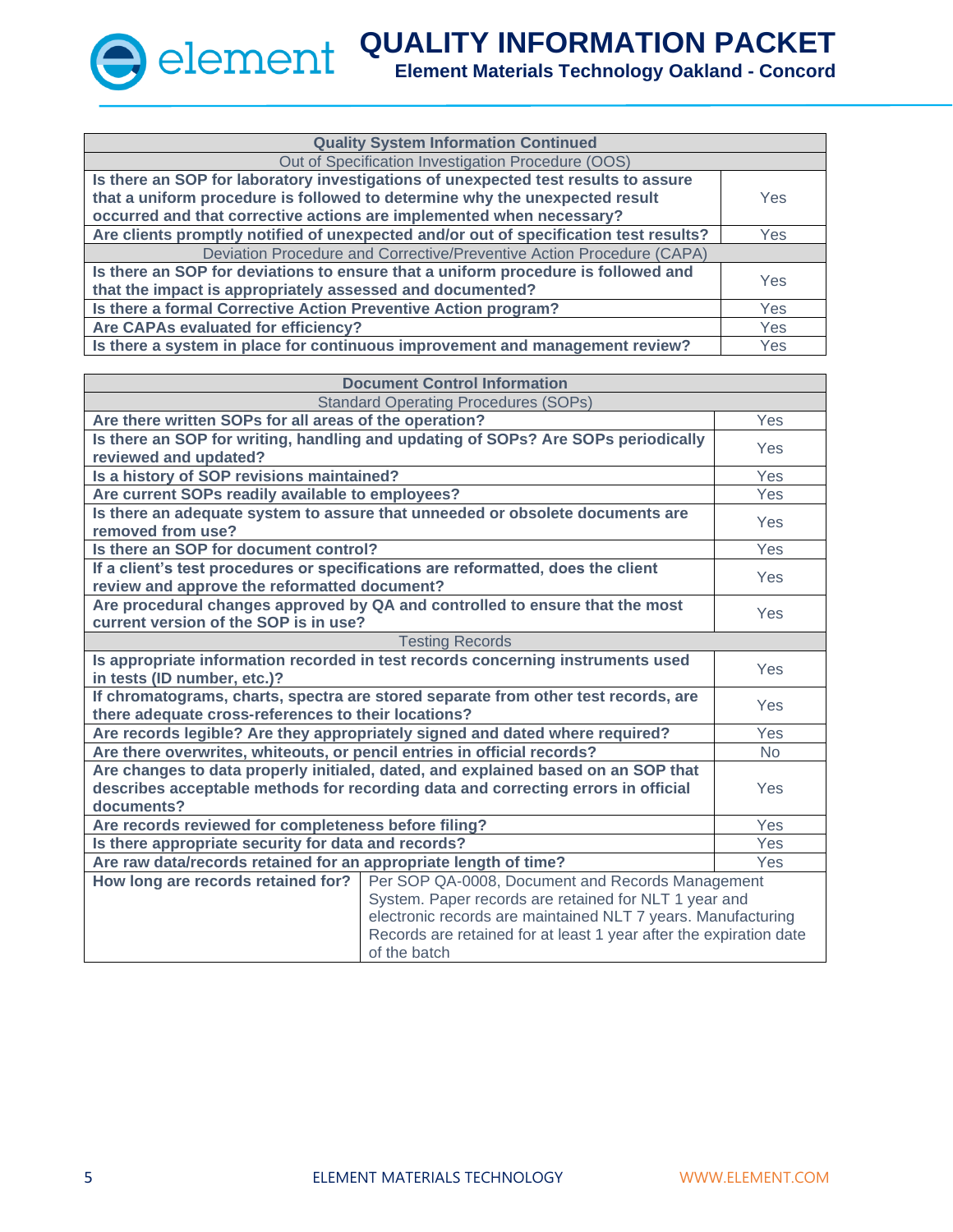

| <b>Operations Information</b>                                                          |           |  |
|----------------------------------------------------------------------------------------|-----------|--|
| <b>Laboratory Cleaning Procedures</b>                                                  |           |  |
| Based on an SOP is the laboratory cleaned and disinfected?                             | Yes       |  |
| Is there an adequate procedure for disposal of microbiological waste?                  | Yes       |  |
| Are there procedures dictating cross contamination prevention and lab cleaning?        | Yes       |  |
| <b>Laboratory Control of Supplies</b>                                                  |           |  |
| Are reagents and microbiological media adequately controlled and monitored to          | Yes       |  |
| assure that they are periodically replaced and that old reagents are not used?         |           |  |
| Is the first in, first out rule enforced for all incoming materials?                   | Yes       |  |
| Are all containers of materials or solutions adequately labeled to determine identity, | Yes       |  |
| preparer, and dates of preparation and expiration (if applicable)?                     |           |  |
| Are preparation records maintained, including manufacturer and lot number,             | Yes       |  |
| preparer and date?                                                                     |           |  |
| Is an expiration date assigned to prepared media and are prepared media stored at      | Yes       |  |
| manufacturers' recommended storage temperatures?                                       |           |  |
| Is each lot of biological indicators checked for identity and viability?               | Yes       |  |
| Are positive controls periodically included in autoclave runs?                         | Yes       |  |
| Based on an SOP, is there appropriate control and documentation of stock cultures,     | Yes       |  |
| including storage, propagation, assurance of purity, and traceability?                 |           |  |
| <b>Laboratory Testing</b>                                                              |           |  |
| Do personnel eat, drink or some in the laboratory areas?                               | <b>No</b> |  |
| Is environmental monitoring and trending performed on a routine basis?                 | Yes       |  |
| Are there complete written instructions for testing, including methods, equipment,     | Yes       |  |
| operating parameters?                                                                  |           |  |
| Are methods validated (when applicable) based on an SOP?                               | Yes       |  |
| Are USP methods kept current upon revision?                                            | Yes       |  |
| Are test methods readily available to the laboratory technicians?                      | Yes       |  |
| Are test methods followed without approved modification?                               | <b>No</b> |  |
| Is testing conducted with appropriate technique and in such a manner and place to      | Yes       |  |
| preclude laboratory contamination of samples?                                          |           |  |
| Are controls used for testing? Are their results recorded?                             | Yes       |  |
| Are data and calculations reviewed, verified and signed by a second person?            | Yes       |  |

| <b>Equipment Information</b>                                                         |     |
|--------------------------------------------------------------------------------------|-----|
| <b>Installation and Qualification</b>                                                |     |
| Is there an SOP for qualifying new or significantly changed equipment and            | Yes |
| instruments?                                                                         |     |
| Do qualifications of stability chambers, autoclaves, and incubators include          |     |
| temperature distribution studies?                                                    |     |
| Is equipment available in sufficient quantity to perform all required testing within |     |
| required time frames?                                                                | Yes |
| Are there operational SOPs for all equipment and instruments?                        |     |
| Maintenance and Calibration                                                          |     |
| Are there SOPs for inspection and maintenance of equipment and of measuring and      | Yes |
| testing instruments?                                                                 |     |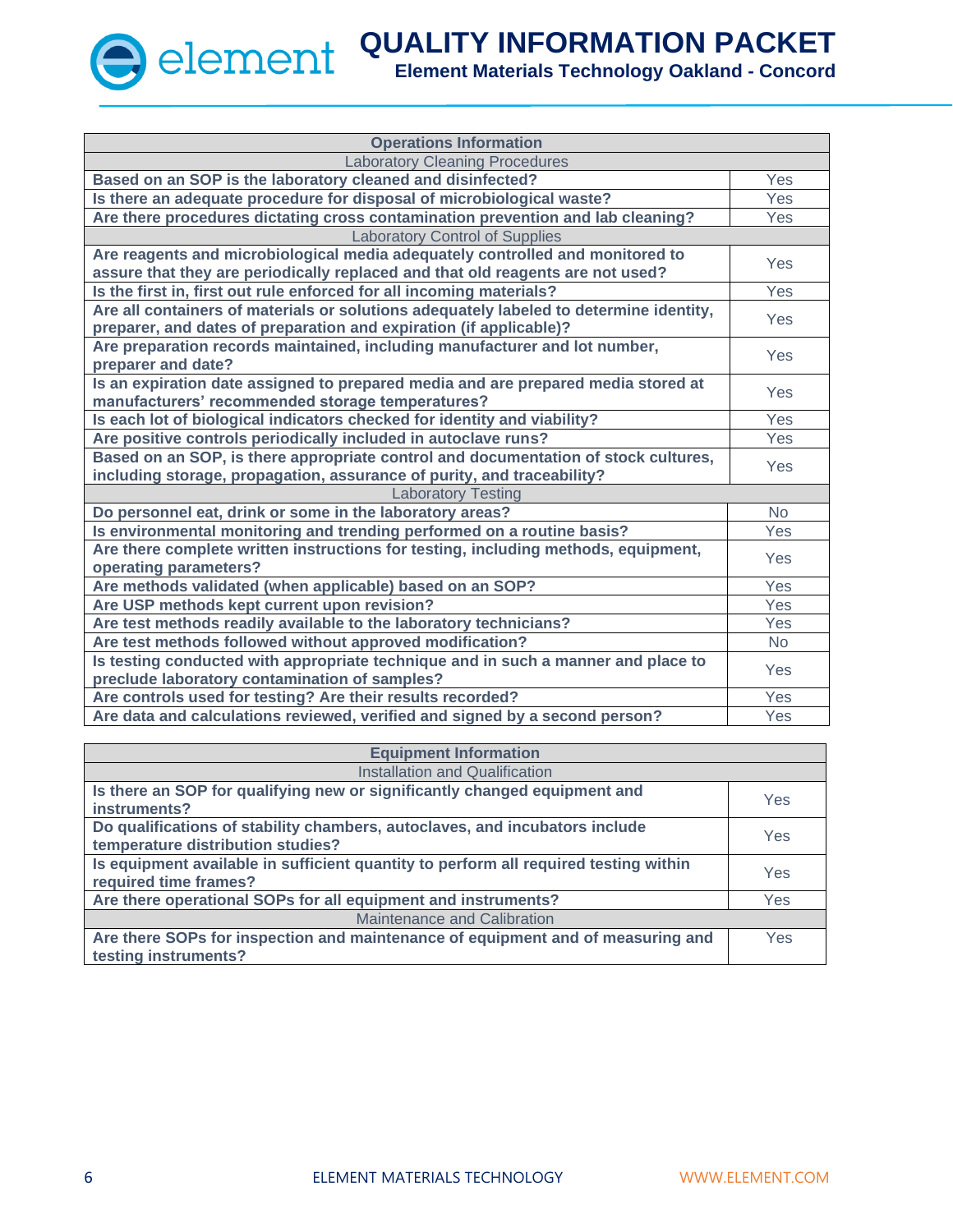

| <b>Equipment Information Continued</b>                                                                                                                                                                                                                                                                    |            |  |
|-----------------------------------------------------------------------------------------------------------------------------------------------------------------------------------------------------------------------------------------------------------------------------------------------------------|------------|--|
| Maintenance and Calibration                                                                                                                                                                                                                                                                               |            |  |
| If so, do SOPs assign responsibilities; including schedules; describe methods,<br>equipment, and materials to be used, including calibration over actual range of<br>use and standards traceable to national standards, and include specifications and<br>tolerances; and require maintenance of records? | Yes        |  |
| Does an SOP specify that equipment cannot be used if it is beyond the calibration<br>due date, and describe actions to be taken if equipment is used that is found to<br>have been beyond the due date or is found to be out of calibration limits?                                                       | Yes        |  |
| Are calibrated instruments labeled with date calibrated and date next calibration is<br>due?                                                                                                                                                                                                              | Yes        |  |
| Is equipment in use observed to be within calibration dating?                                                                                                                                                                                                                                             | Yes        |  |
| Are periodic verifications performed on analytical balances (using a range of<br>weights) to assure that they remain within calibration in the time between full<br>calibrations?                                                                                                                         | Yes        |  |
| Are records maintained for maintenance and calibration operations?                                                                                                                                                                                                                                        | Yes        |  |
| If so, do SOPs assign responsibilities; including schedules; describe methods,<br>equipment, and materials to be used; and require maintenance of records?                                                                                                                                                | <b>Yes</b> |  |
| If instruments malfunction or are determined to be defective, are they immediately<br>taken out of use?                                                                                                                                                                                                   | <b>Yes</b> |  |
| Are there SOPs for calibration of equipment and instruments?                                                                                                                                                                                                                                              | Yes        |  |
| Are equipment calibration standards traceable to N.I.S.T or other certification<br>body?                                                                                                                                                                                                                  | Yes        |  |

| <b>Computerized Systems Information</b>                                          |                                                        |            |  |
|----------------------------------------------------------------------------------|--------------------------------------------------------|------------|--|
| List computerized systems used with                                              | <b>MasterControl</b>                                   |            |  |
| regulatory implications                                                          |                                                        |            |  |
| Are these computerized systems                                                   | MasterControl -Yes; system have been validated to meet |            |  |
| validated?                                                                       | requirements of 21 CFR Part 11 and internal standard   |            |  |
|                                                                                  | operating procedures.                                  |            |  |
|                                                                                  | <b>Network Back-up Procedures</b>                      |            |  |
| Are suitable backup systems in place, such as copies of programs and files,      |                                                        | <b>Yes</b> |  |
| duplicate tapes, or microfilm?                                                   |                                                        |            |  |
| Is the network back-up procedure outlined in an SOP?                             |                                                        |            |  |
| <b>Change Control</b>                                                            |                                                        |            |  |
| Is there a system to control changes to systems and programs?                    |                                                        |            |  |
| Does the system assure that changes receive the proper review and approval with  |                                                        |            |  |
| regard to potential effects before being instituted and that only authorized     |                                                        |            |  |
| personnel can make such changes?                                                 |                                                        |            |  |
| If necessary, are personnel trained subsequent to changes?                       |                                                        |            |  |
| Is a record of system and program changes maintained?                            |                                                        |            |  |
| <b>Security</b>                                                                  |                                                        |            |  |
| Is there an appropriate security system to limit access to computerized systems, |                                                        |            |  |
| protect records from tampering, and prevent data alterations?                    |                                                        |            |  |
| If anyone leaves the department or company or otherwise loses authority to       |                                                        |            |  |
| access the systems, are there procedures to immediately remove that person's     |                                                        |            |  |
| access codes from the system?                                                    |                                                        |            |  |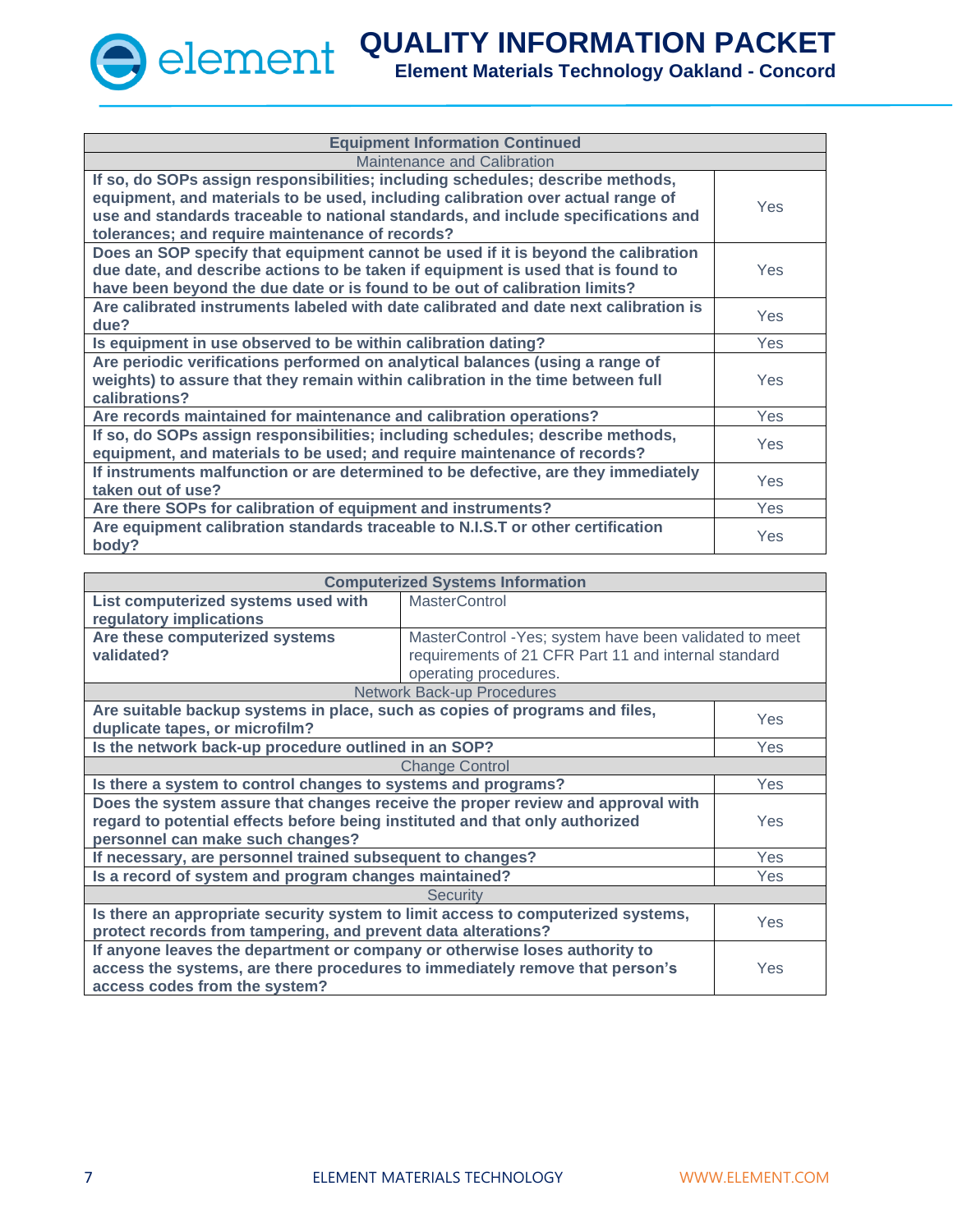

#### **Element Materials Technology Oakland - Concord**

| <b>Computerized Systems Information Continued</b>                                 |     |  |  |
|-----------------------------------------------------------------------------------|-----|--|--|
| <b>Electronic Records</b>                                                         |     |  |  |
| Is there an SOP or written policy that describes the electronic records retention | Yes |  |  |
| system that is used?                                                              |     |  |  |
| Is the system capable of producing accurate and complete copies of records in     |     |  |  |
| both paper and electronic formats?                                                | Yes |  |  |
| If a change is made, is the previous information still available?                 | Yes |  |  |

### **QUALITY SYSTEMS PROCEDURES LIST**

| <b>SOP</b><br><b>Number Format</b> | <b>Title</b>                        |
|------------------------------------|-------------------------------------|
| CORP-IT-XXXX                       | Corporate IT SOP                    |
| CC-XXXX                            | <b>Cell Culture SOP</b>             |
| CH-XXXX                            | <b>Chemistry SOP</b>                |
| EM-XXXX                            | <b>Environmental Monitoring SOP</b> |
| EQ-XXXX                            | <b>Equipment SOP</b>                |
| GE-XXXX                            | <b>General SOP</b>                  |
| MB-XXXX                            | Microbiology SOP                    |
| MFS-XXXX                           | <b>Manufacturing Services SOP</b>   |
| MY-XXXX                            | Mycoplasma SOP                      |
| PCR-XXXX                           | <b>PCR SOP</b>                      |
| QA-XXXX                            | <b>Quality SOP</b>                  |
| VA-XXXX                            | Validation SOP                      |
| VCS-XXXX                           | Validation and Calibration SOP      |
| VI-XXXX                            | Virology SOP                        |

| <b>SOP</b><br><b>Number</b> | <b>Title</b>                                                |
|-----------------------------|-------------------------------------------------------------|
| <b>CORP-IT-0001</b>         | <b>Electronic Use Signature Policy</b>                      |
| <b>CORP-IT-0002</b>         | Network Back Up and Disaster Recovery Policy                |
| <b>CORP-IT-0003</b>         | <b>Security Management Policy</b>                           |
| <b>CORP-IT-0004</b>         | <b>Acceptable Use Policy</b>                                |
| <b>CORP-IT-0005</b>         | Internet Use, Monitoring and Filtering                      |
| <b>CORP-IT-0006</b>         | <b>Compromised Credentials</b>                              |
| <b>CORP-IT-0007</b>         | <b>Email Security Training</b>                              |
| CC-0001                     | Growth and Maintenance of Cell Cultures                     |
| CC-0002                     | Biological Reactivity Tests, In Vitro USP <87> Elution Test |
| CC-0003                     | <b>Preparation of Cell Banks</b>                            |
| CC-0004                     | <b>Hybridoma Testing for Sera Products</b>                  |
| CC-0005                     | Beta-Galactosidase Staining of Mammalian Cells              |
| CC-0006                     | <b>MTT Cytotoxicity Test</b>                                |
| CC-0007                     | Use of the Hemocytometer                                    |
| CH-0001                     | The Concentration of Total Organic Carbon in Samples        |
| CH-0002                     | USP <645> Conductivity/Resistivity Test for Bulk Water      |
| CH-0003                     | Operation of the Mettler Toledo SevenMulti Meter            |
| CH-0004                     | EP Monograph 0169 - Nitrates in Water for Injection         |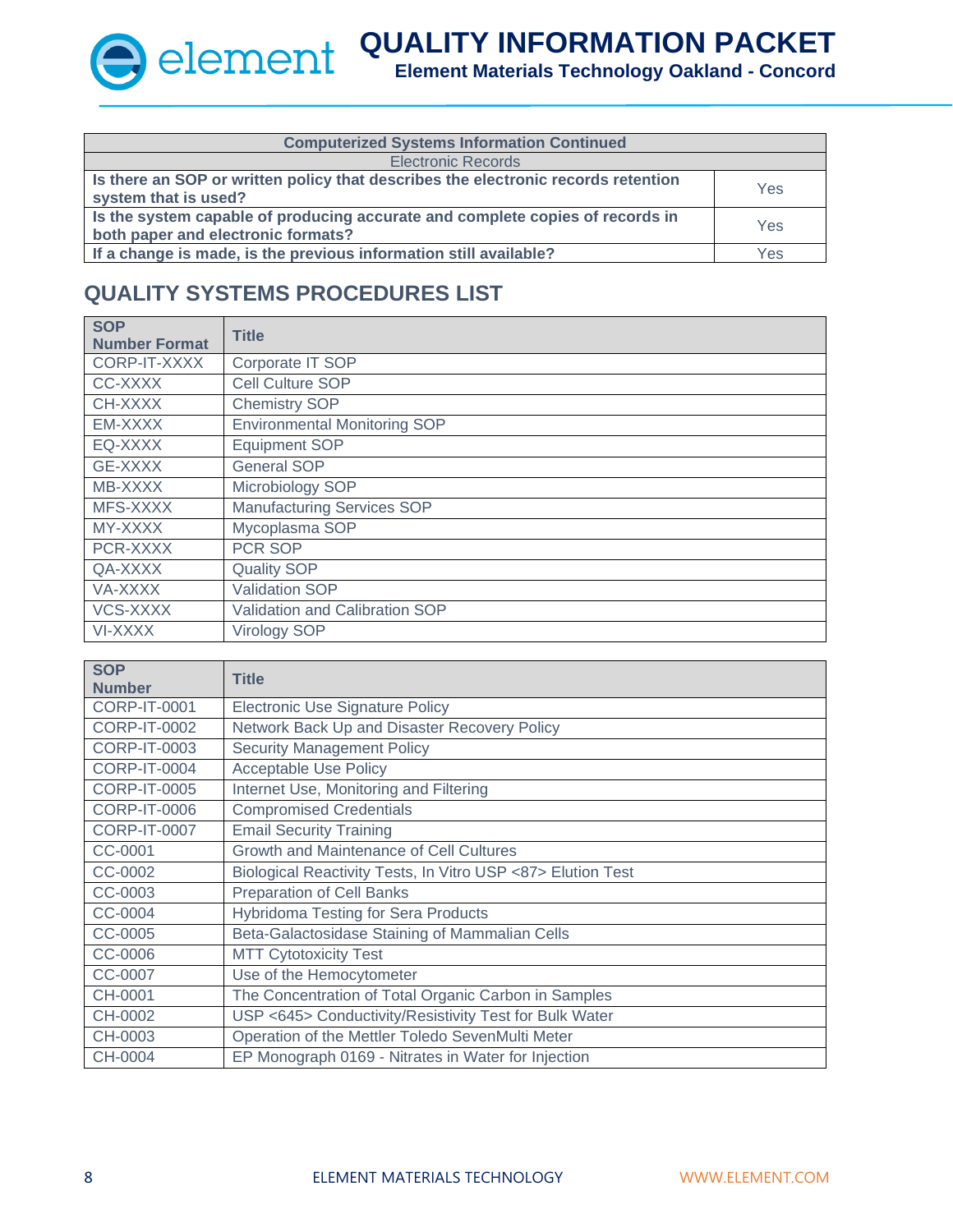

|                                                                                                                                                                                                                                                                                 | <b>Title</b>                                                                                                                                                                                                                                                                                                                                                                                                                                                                                                                                                                                                                                                                                                                                                                                                                                                                                                                                                                                                                                                                                                                                                                                                                                                                                                                                                                                                                                                                                                         |  |  |  |  |  |
|---------------------------------------------------------------------------------------------------------------------------------------------------------------------------------------------------------------------------------------------------------------------------------|----------------------------------------------------------------------------------------------------------------------------------------------------------------------------------------------------------------------------------------------------------------------------------------------------------------------------------------------------------------------------------------------------------------------------------------------------------------------------------------------------------------------------------------------------------------------------------------------------------------------------------------------------------------------------------------------------------------------------------------------------------------------------------------------------------------------------------------------------------------------------------------------------------------------------------------------------------------------------------------------------------------------------------------------------------------------------------------------------------------------------------------------------------------------------------------------------------------------------------------------------------------------------------------------------------------------------------------------------------------------------------------------------------------------------------------------------------------------------------------------------------------------|--|--|--|--|--|
| <b>Number</b><br>CH-0005                                                                                                                                                                                                                                                        | Appearance of Clear Transparent Liquids                                                                                                                                                                                                                                                                                                                                                                                                                                                                                                                                                                                                                                                                                                                                                                                                                                                                                                                                                                                                                                                                                                                                                                                                                                                                                                                                                                                                                                                                              |  |  |  |  |  |
| CH-0006                                                                                                                                                                                                                                                                         |                                                                                                                                                                                                                                                                                                                                                                                                                                                                                                                                                                                                                                                                                                                                                                                                                                                                                                                                                                                                                                                                                                                                                                                                                                                                                                                                                                                                                                                                                                                      |  |  |  |  |  |
|                                                                                                                                                                                                                                                                                 | TOC Recovery, Cleaning Verification and Sampling Using Swabs                                                                                                                                                                                                                                                                                                                                                                                                                                                                                                                                                                                                                                                                                                                                                                                                                                                                                                                                                                                                                                                                                                                                                                                                                                                                                                                                                                                                                                                         |  |  |  |  |  |
| CH-0007<br>CH-0008                                                                                                                                                                                                                                                              | Total Dissolved Solids by Mettler Toledo SevenMulti Meter                                                                                                                                                                                                                                                                                                                                                                                                                                                                                                                                                                                                                                                                                                                                                                                                                                                                                                                                                                                                                                                                                                                                                                                                                                                                                                                                                                                                                                                            |  |  |  |  |  |
|                                                                                                                                                                                                                                                                                 | Refractive Index by Reichert AR200 Digital Refractometer                                                                                                                                                                                                                                                                                                                                                                                                                                                                                                                                                                                                                                                                                                                                                                                                                                                                                                                                                                                                                                                                                                                                                                                                                                                                                                                                                                                                                                                             |  |  |  |  |  |
| CH-0009                                                                                                                                                                                                                                                                         | Water Determination by Coulometric Titration (Karl Fischer) Method                                                                                                                                                                                                                                                                                                                                                                                                                                                                                                                                                                                                                                                                                                                                                                                                                                                                                                                                                                                                                                                                                                                                                                                                                                                                                                                                                                                                                                                   |  |  |  |  |  |
| CH-0010                                                                                                                                                                                                                                                                         | USP-NF Monograph: Nitrogen                                                                                                                                                                                                                                                                                                                                                                                                                                                                                                                                                                                                                                                                                                                                                                                                                                                                                                                                                                                                                                                                                                                                                                                                                                                                                                                                                                                                                                                                                           |  |  |  |  |  |
| CH-0011                                                                                                                                                                                                                                                                         | <b>Osmolality of Solutions</b>                                                                                                                                                                                                                                                                                                                                                                                                                                                                                                                                                                                                                                                                                                                                                                                                                                                                                                                                                                                                                                                                                                                                                                                                                                                                                                                                                                                                                                                                                       |  |  |  |  |  |
| CH-0012                                                                                                                                                                                                                                                                         | USP Monograph: Carbon Dioxide                                                                                                                                                                                                                                                                                                                                                                                                                                                                                                                                                                                                                                                                                                                                                                                                                                                                                                                                                                                                                                                                                                                                                                                                                                                                                                                                                                                                                                                                                        |  |  |  |  |  |
|                                                                                                                                                                                                                                                                                 |                                                                                                                                                                                                                                                                                                                                                                                                                                                                                                                                                                                                                                                                                                                                                                                                                                                                                                                                                                                                                                                                                                                                                                                                                                                                                                                                                                                                                                                                                                                      |  |  |  |  |  |
|                                                                                                                                                                                                                                                                                 |                                                                                                                                                                                                                                                                                                                                                                                                                                                                                                                                                                                                                                                                                                                                                                                                                                                                                                                                                                                                                                                                                                                                                                                                                                                                                                                                                                                                                                                                                                                      |  |  |  |  |  |
|                                                                                                                                                                                                                                                                                 |                                                                                                                                                                                                                                                                                                                                                                                                                                                                                                                                                                                                                                                                                                                                                                                                                                                                                                                                                                                                                                                                                                                                                                                                                                                                                                                                                                                                                                                                                                                      |  |  |  |  |  |
|                                                                                                                                                                                                                                                                                 |                                                                                                                                                                                                                                                                                                                                                                                                                                                                                                                                                                                                                                                                                                                                                                                                                                                                                                                                                                                                                                                                                                                                                                                                                                                                                                                                                                                                                                                                                                                      |  |  |  |  |  |
|                                                                                                                                                                                                                                                                                 |                                                                                                                                                                                                                                                                                                                                                                                                                                                                                                                                                                                                                                                                                                                                                                                                                                                                                                                                                                                                                                                                                                                                                                                                                                                                                                                                                                                                                                                                                                                      |  |  |  |  |  |
|                                                                                                                                                                                                                                                                                 |                                                                                                                                                                                                                                                                                                                                                                                                                                                                                                                                                                                                                                                                                                                                                                                                                                                                                                                                                                                                                                                                                                                                                                                                                                                                                                                                                                                                                                                                                                                      |  |  |  |  |  |
|                                                                                                                                                                                                                                                                                 |                                                                                                                                                                                                                                                                                                                                                                                                                                                                                                                                                                                                                                                                                                                                                                                                                                                                                                                                                                                                                                                                                                                                                                                                                                                                                                                                                                                                                                                                                                                      |  |  |  |  |  |
|                                                                                                                                                                                                                                                                                 |                                                                                                                                                                                                                                                                                                                                                                                                                                                                                                                                                                                                                                                                                                                                                                                                                                                                                                                                                                                                                                                                                                                                                                                                                                                                                                                                                                                                                                                                                                                      |  |  |  |  |  |
|                                                                                                                                                                                                                                                                                 |                                                                                                                                                                                                                                                                                                                                                                                                                                                                                                                                                                                                                                                                                                                                                                                                                                                                                                                                                                                                                                                                                                                                                                                                                                                                                                                                                                                                                                                                                                                      |  |  |  |  |  |
|                                                                                                                                                                                                                                                                                 |                                                                                                                                                                                                                                                                                                                                                                                                                                                                                                                                                                                                                                                                                                                                                                                                                                                                                                                                                                                                                                                                                                                                                                                                                                                                                                                                                                                                                                                                                                                      |  |  |  |  |  |
| CH-0023                                                                                                                                                                                                                                                                         | USP <733> Loss on Ignition                                                                                                                                                                                                                                                                                                                                                                                                                                                                                                                                                                                                                                                                                                                                                                                                                                                                                                                                                                                                                                                                                                                                                                                                                                                                                                                                                                                                                                                                                           |  |  |  |  |  |
|                                                                                                                                                                                                                                                                                 | USP <731> Loss on Drying                                                                                                                                                                                                                                                                                                                                                                                                                                                                                                                                                                                                                                                                                                                                                                                                                                                                                                                                                                                                                                                                                                                                                                                                                                                                                                                                                                                                                                                                                             |  |  |  |  |  |
|                                                                                                                                                                                                                                                                                 |                                                                                                                                                                                                                                                                                                                                                                                                                                                                                                                                                                                                                                                                                                                                                                                                                                                                                                                                                                                                                                                                                                                                                                                                                                                                                                                                                                                                                                                                                                                      |  |  |  |  |  |
| CH-0026                                                                                                                                                                                                                                                                         |                                                                                                                                                                                                                                                                                                                                                                                                                                                                                                                                                                                                                                                                                                                                                                                                                                                                                                                                                                                                                                                                                                                                                                                                                                                                                                                                                                                                                                                                                                                      |  |  |  |  |  |
| CH-0027                                                                                                                                                                                                                                                                         | USP Monograph: Medical Air                                                                                                                                                                                                                                                                                                                                                                                                                                                                                                                                                                                                                                                                                                                                                                                                                                                                                                                                                                                                                                                                                                                                                                                                                                                                                                                                                                                                                                                                                           |  |  |  |  |  |
| CH-0028                                                                                                                                                                                                                                                                         | Free Chlorine-DPD Method by DR1900 Spectrophotometer                                                                                                                                                                                                                                                                                                                                                                                                                                                                                                                                                                                                                                                                                                                                                                                                                                                                                                                                                                                                                                                                                                                                                                                                                                                                                                                                                                                                                                                                 |  |  |  |  |  |
| CH-0029                                                                                                                                                                                                                                                                         | USP <791> pH                                                                                                                                                                                                                                                                                                                                                                                                                                                                                                                                                                                                                                                                                                                                                                                                                                                                                                                                                                                                                                                                                                                                                                                                                                                                                                                                                                                                                                                                                                         |  |  |  |  |  |
| CH-0030                                                                                                                                                                                                                                                                         | Methylene Blue Dye Penetration Analysis by UV-Vis                                                                                                                                                                                                                                                                                                                                                                                                                                                                                                                                                                                                                                                                                                                                                                                                                                                                                                                                                                                                                                                                                                                                                                                                                                                                                                                                                                                                                                                                    |  |  |  |  |  |
| CH-0031                                                                                                                                                                                                                                                                         | <b>Titration of Nitric Acid from Passivation Baths</b>                                                                                                                                                                                                                                                                                                                                                                                                                                                                                                                                                                                                                                                                                                                                                                                                                                                                                                                                                                                                                                                                                                                                                                                                                                                                                                                                                                                                                                                               |  |  |  |  |  |
| CH-0032                                                                                                                                                                                                                                                                         | Stability Indication HPLC Method for Papaverine HCI and Phentolamine Mesylate in Bi-                                                                                                                                                                                                                                                                                                                                                                                                                                                                                                                                                                                                                                                                                                                                                                                                                                                                                                                                                                                                                                                                                                                                                                                                                                                                                                                                                                                                                                 |  |  |  |  |  |
|                                                                                                                                                                                                                                                                                 |                                                                                                                                                                                                                                                                                                                                                                                                                                                                                                                                                                                                                                                                                                                                                                                                                                                                                                                                                                                                                                                                                                                                                                                                                                                                                                                                                                                                                                                                                                                      |  |  |  |  |  |
|                                                                                                                                                                                                                                                                                 |                                                                                                                                                                                                                                                                                                                                                                                                                                                                                                                                                                                                                                                                                                                                                                                                                                                                                                                                                                                                                                                                                                                                                                                                                                                                                                                                                                                                                                                                                                                      |  |  |  |  |  |
|                                                                                                                                                                                                                                                                                 |                                                                                                                                                                                                                                                                                                                                                                                                                                                                                                                                                                                                                                                                                                                                                                                                                                                                                                                                                                                                                                                                                                                                                                                                                                                                                                                                                                                                                                                                                                                      |  |  |  |  |  |
|                                                                                                                                                                                                                                                                                 |                                                                                                                                                                                                                                                                                                                                                                                                                                                                                                                                                                                                                                                                                                                                                                                                                                                                                                                                                                                                                                                                                                                                                                                                                                                                                                                                                                                                                                                                                                                      |  |  |  |  |  |
|                                                                                                                                                                                                                                                                                 |                                                                                                                                                                                                                                                                                                                                                                                                                                                                                                                                                                                                                                                                                                                                                                                                                                                                                                                                                                                                                                                                                                                                                                                                                                                                                                                                                                                                                                                                                                                      |  |  |  |  |  |
|                                                                                                                                                                                                                                                                                 |                                                                                                                                                                                                                                                                                                                                                                                                                                                                                                                                                                                                                                                                                                                                                                                                                                                                                                                                                                                                                                                                                                                                                                                                                                                                                                                                                                                                                                                                                                                      |  |  |  |  |  |
|                                                                                                                                                                                                                                                                                 |                                                                                                                                                                                                                                                                                                                                                                                                                                                                                                                                                                                                                                                                                                                                                                                                                                                                                                                                                                                                                                                                                                                                                                                                                                                                                                                                                                                                                                                                                                                      |  |  |  |  |  |
|                                                                                                                                                                                                                                                                                 |                                                                                                                                                                                                                                                                                                                                                                                                                                                                                                                                                                                                                                                                                                                                                                                                                                                                                                                                                                                                                                                                                                                                                                                                                                                                                                                                                                                                                                                                                                                      |  |  |  |  |  |
|                                                                                                                                                                                                                                                                                 |                                                                                                                                                                                                                                                                                                                                                                                                                                                                                                                                                                                                                                                                                                                                                                                                                                                                                                                                                                                                                                                                                                                                                                                                                                                                                                                                                                                                                                                                                                                      |  |  |  |  |  |
|                                                                                                                                                                                                                                                                                 |                                                                                                                                                                                                                                                                                                                                                                                                                                                                                                                                                                                                                                                                                                                                                                                                                                                                                                                                                                                                                                                                                                                                                                                                                                                                                                                                                                                                                                                                                                                      |  |  |  |  |  |
|                                                                                                                                                                                                                                                                                 |                                                                                                                                                                                                                                                                                                                                                                                                                                                                                                                                                                                                                                                                                                                                                                                                                                                                                                                                                                                                                                                                                                                                                                                                                                                                                                                                                                                                                                                                                                                      |  |  |  |  |  |
|                                                                                                                                                                                                                                                                                 |                                                                                                                                                                                                                                                                                                                                                                                                                                                                                                                                                                                                                                                                                                                                                                                                                                                                                                                                                                                                                                                                                                                                                                                                                                                                                                                                                                                                                                                                                                                      |  |  |  |  |  |
|                                                                                                                                                                                                                                                                                 |                                                                                                                                                                                                                                                                                                                                                                                                                                                                                                                                                                                                                                                                                                                                                                                                                                                                                                                                                                                                                                                                                                                                                                                                                                                                                                                                                                                                                                                                                                                      |  |  |  |  |  |
| CH-0013<br>CH-0014<br>CH-0015<br>CH-0016<br>CH-0017<br>CH-0018<br>CH-0019<br>CH-0020<br>CH-0021<br>CH-0022<br>CH-0024<br>CH-0025<br>CH-0033<br>CH-0034<br>CH-0036<br>CH-0037<br>CH-0038<br>EM-0001<br>EM-0002<br>EM-0003<br>EM-0004<br>EM-0006<br>EM-0009<br>EM-0010<br>EM-0011 | USP Monograph: Oxygen<br>Storage and Management of Client Stability Samples<br>Hydrogen Peroxide Concentrate: Identification, Acidity and Assay<br>USP <197A> Spectrophotometric Identification Tests - IR Absorption by ATR<br>USP <191> Identification Tests - General<br>USP <401> Saponification Value of Fats and Fixed Oils<br>USP < 211> Trace Arsenic in Organic and Inorganic Materials<br>USP <281> Residue on Ignition/Sulfated Ash<br>USP <401> Acid Value (Free Fatty Acids) in Fats and Fixed Oils<br>USP <401> Iodine Value in Fats and Fixed Oils<br>USP < 841> Specific Gravity of Liquids<br>EP Monograph 1247: Nitrogen<br>Mix and Tri-Mix Formulations<br>Stability Indication HPLC Method for Alprostadil in Tri-Mix Formulation<br>Absorbance and Transmission by UV-Vis Spectrophotometer<br>Water Determination by Volumetric Titration (Karl Fischer)<br>Operation of Agilent 6890N GC with TCD and 5973N GC-MS<br>Testing Against the Current USP Individual Monographs<br>Environmental Monitoring Program of Surfaces, Viable and Non-Viable Particles<br><b>Environmental Monitoring of Surfaces</b><br>Environmental Monitoring of Viable Particulates using the Air IDEAL Sampler<br>Water Quality and Sampling of Water Systems<br>Impurities in Compressed Gas by Drager Detector Tube<br><b>Environmental Monitoring of Surfaces Using Swabs</b><br>Environmental Monitoring of Particulates for Gas Systems<br>Certification of Cleanrooms and Associated Controlled Environments |  |  |  |  |  |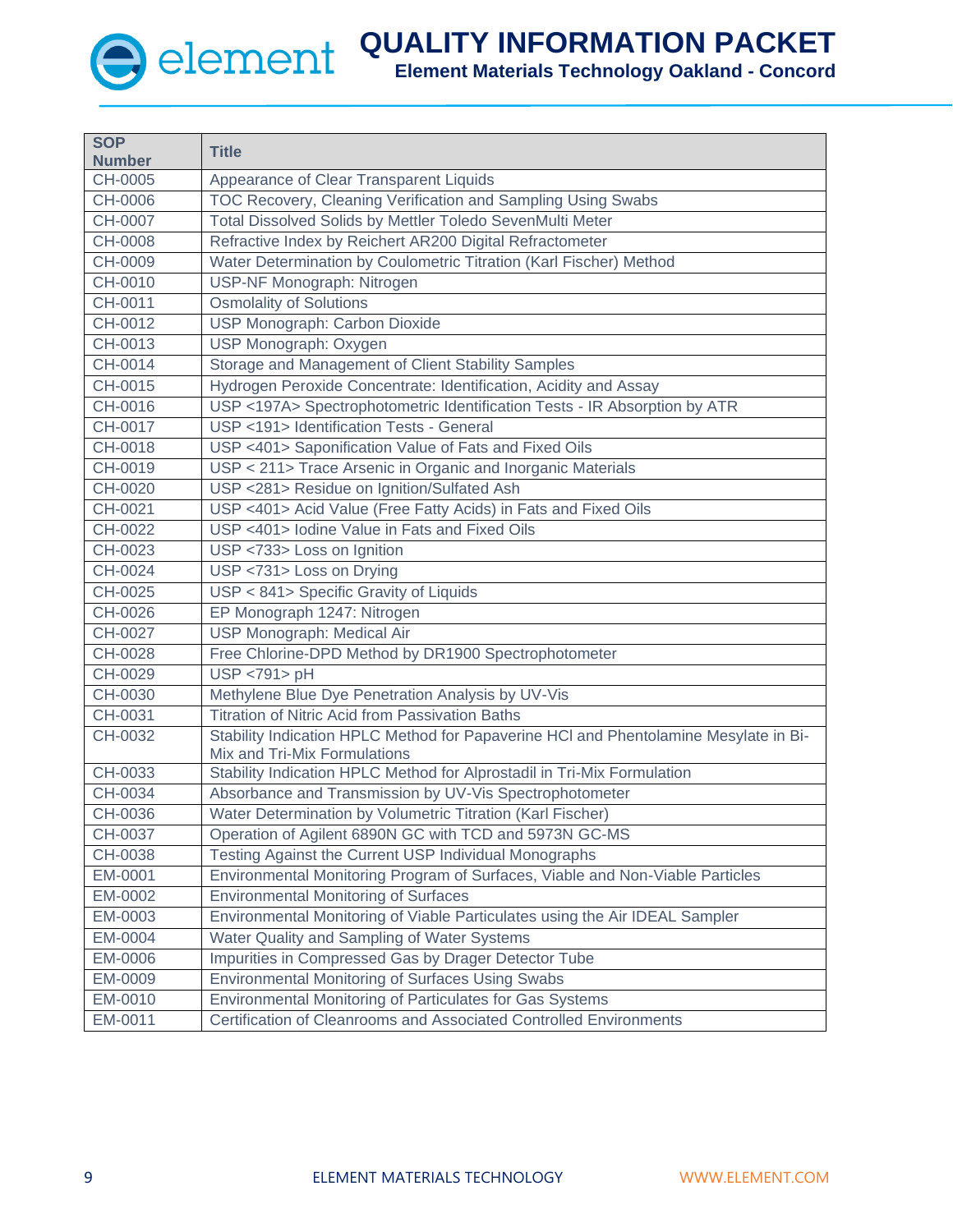

| <b>SOP</b>    | <b>Title</b>                                                                                                 |  |  |  |  |  |
|---------------|--------------------------------------------------------------------------------------------------------------|--|--|--|--|--|
| <b>Number</b> |                                                                                                              |  |  |  |  |  |
| EM-0012       | Gas Collection into Gas Sampling Bags                                                                        |  |  |  |  |  |
| EM-0013       | Environmental Monitoring of Particulates Using the Climet CI-1054 and the CI750t<br><b>Particle Counters</b> |  |  |  |  |  |
| EM-0014       | Compressed Gas System Bioburden Testing Using the SMA                                                        |  |  |  |  |  |
| EM-0015       | Environmental Monitoring of Viable Air Particulates                                                          |  |  |  |  |  |
| EM-0016       | <b>Environmental Monitoring Using Settling Plates</b>                                                        |  |  |  |  |  |
| EM-0017       | In-house Environmental Monitoring Excursion                                                                  |  |  |  |  |  |
| EM-0018       | Environmental Monitoring For Sterility Testing in Clean Room 12                                              |  |  |  |  |  |
| EQ-0001       | Instrument and Equipment Management Program                                                                  |  |  |  |  |  |
| EQ-0002       | <b>Calibration Program</b>                                                                                   |  |  |  |  |  |
| EQ-0003       | <b>GMP Equipment Preventative Maintenance Program</b>                                                        |  |  |  |  |  |
| EQ-0004       | <b>Change Control and Risk Assessment</b>                                                                    |  |  |  |  |  |
| EQ-0005       | Use and Operation of the CO2 Meter Model Number CM-0010                                                      |  |  |  |  |  |
| EQ-0006       | General Usage of Liquid N2 Storage Tanks                                                                     |  |  |  |  |  |
| EQ-0007       | Operation, Maintenance and Calibration of the Agilent 6890 GC-TCD                                            |  |  |  |  |  |
| EQ-0008       | <b>Equipment Service</b>                                                                                     |  |  |  |  |  |
| EQ-0009       | <b>Operation of Balances</b>                                                                                 |  |  |  |  |  |
| EQ-0010       | <b>Operation of Fume Hoods</b>                                                                               |  |  |  |  |  |
| EQ-0011       | <b>Operation of Water Baths</b>                                                                              |  |  |  |  |  |
| EQ-0012       | General Use of the Eppendorf 5810R Centrifuge                                                                |  |  |  |  |  |
| EQ-0013       | Operation and Maintenance of the QAS-70-90-120 Generator                                                     |  |  |  |  |  |
| EQ-0014       | Use and Installation of Dual Stage Compressed Gas Regulators                                                 |  |  |  |  |  |
| EQ-0015       | Operation of the Servomax 1175 Paramagnetic Oxygen Analyzer                                                  |  |  |  |  |  |
| EQ-0016       | Use and Operation of Microscopes                                                                             |  |  |  |  |  |
| EQ-0017       | Operation of the SpectraMax Plus and SpectraMax M2e Microplate Reader and<br>SoftMax Pro Software            |  |  |  |  |  |
| EQ-0018       | Operation of Laminar Horizontal Flow Clean Bench                                                             |  |  |  |  |  |
| EQ-0019       | Operation of the Nicolet iS10 FT-IR                                                                          |  |  |  |  |  |
| EQ-0020       | Operation, Maintenance and Calibration of the Beckman DU 640 Spectrophotometer                               |  |  |  |  |  |
| EQ-0021       | Operation and Maintenance of the ABI 7500 Fast RT-PCR System                                                 |  |  |  |  |  |
| EQ-0022       | Operation of the OMD-580 Portable Oxygen Analyzer                                                            |  |  |  |  |  |
| EQ-0023       | Operation of the General Eastern Model 500 Electrolytic Hygrometer                                           |  |  |  |  |  |
| EQ-0024       | Verification of Tally Counters                                                                               |  |  |  |  |  |
| EQ-0025       | Capillary Column Installation and Maintenance for GC Systems                                                 |  |  |  |  |  |
| EQ-0026       | Operation and Maintenance of the Biolog Turbidimeter                                                         |  |  |  |  |  |
| EQ-0028       | Operation and Maintenance of the Sievers M9 TOC Analyzer                                                     |  |  |  |  |  |
| EQ-0029       | Maintenance of Split/Splitless Inlets                                                                        |  |  |  |  |  |
| EQ-0030       | Operation of the Agilent 1200 HPLC System                                                                    |  |  |  |  |  |
| EQ-0031       | Operation and Maintenance of the HIAC Royco 9703+ Liquid Particle Counting System                            |  |  |  |  |  |
| EQ-0032       | Operation of Fyrite Gas Analyzer                                                                             |  |  |  |  |  |
| EQ-0033       | General Use of the LogTag Temperature Recorder Counting System                                               |  |  |  |  |  |
| EQ-0034       | Operation and Maintenance of the Persee T6V Visible Spectrophotometer Counting<br><b>System</b>              |  |  |  |  |  |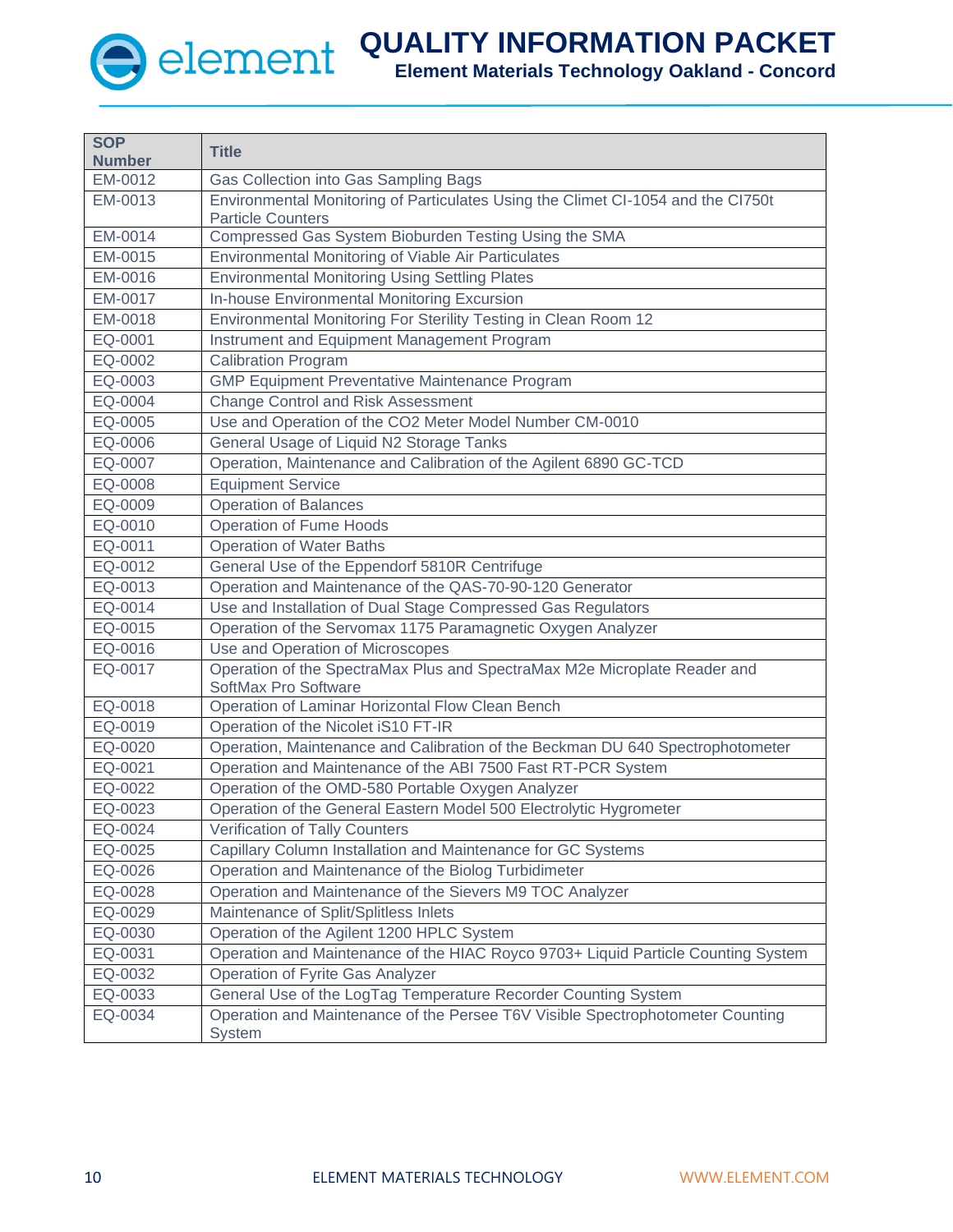

| <b>SOP</b><br><b>Number</b> | <b>Title</b>                                                                                         |  |  |  |  |
|-----------------------------|------------------------------------------------------------------------------------------------------|--|--|--|--|
| EQ-0035                     | Operation and Maintenance of the BacT/ALERT 3D Dual-T Microbial Detection System                     |  |  |  |  |
|                             | <b>Counting System</b>                                                                               |  |  |  |  |
| EQ-0036                     | Operation of the Countess II FL Automated Cell Counter                                               |  |  |  |  |
| EQ-0037                     | Use of Compressed Gas Cylinders                                                                      |  |  |  |  |
| EQ-0038                     | Operation and Maintenance for the Consolidated SR Series Sterilizer                                  |  |  |  |  |
| EQ-0039                     | Operation of the Veriteq Temperature Monitoring System                                               |  |  |  |  |
| EQ-0040                     | Operation of Biosafety Cabinets                                                                      |  |  |  |  |
| EQ-0041                     | <b>Cleaning of Controlled Temperature Environments</b>                                               |  |  |  |  |
| EQ-0042                     | Operation of the Non-Stationary Top Loading Balance EQ ID #103.11                                    |  |  |  |  |
| EQ-0043                     | Operation and Maintenance of the Climet CI-95A                                                       |  |  |  |  |
| EQ-0044                     | Operation and Maintenance of the MAS-100 Air Sampler                                                 |  |  |  |  |
| EQ-0046                     | Flame Ionization Detector: Operation and Maintenance                                                 |  |  |  |  |
| EQ-0047                     | Operation and Maintenance of the GeneAmp PCR System 9700                                             |  |  |  |  |
| EQ-0048                     | Operation of Mettler Toledo DL38 Volumetric Titrator                                                 |  |  |  |  |
| EQ-0049                     | Operation and Maintanence of the Ney Vulcan D-130 Muffle Furnace                                     |  |  |  |  |
| EQ-0050                     | Operation and Maintenance of Melting Point Apparatus SMP20                                           |  |  |  |  |
| EQ-0053                     | Operation, Calibration, and Maintenance of the Agilent 8453 UV-Visible<br>Spectrophotometer          |  |  |  |  |
| EQ-0054                     | Operation of Pyros Kinetix Flex and ELx808 Instruments with Pryos eXpress Software                   |  |  |  |  |
| EQ-0057                     | Operation and Maintenance for the Steris Finn-Aqua GLP Sterilizer                                    |  |  |  |  |
| GE-0001                     | <b>ALG-West General Safety Procedure</b>                                                             |  |  |  |  |
| GE-0002                     | Cleaning of the Laboratory Areas                                                                     |  |  |  |  |
| GE-0003                     | <b>Laboratory Reagents Management</b>                                                                |  |  |  |  |
| GE-0004                     | Laboratory Standards Management                                                                      |  |  |  |  |
| GE-0005                     | <b>Laboratory Solutions Management</b>                                                               |  |  |  |  |
| GE-0006                     | Sample Transport                                                                                     |  |  |  |  |
| GE-0007                     | <b>Temperature Monitoring</b>                                                                        |  |  |  |  |
| GE-0008                     | <b>Preparation of Sanitizing Agents</b>                                                              |  |  |  |  |
| GE-0009                     | Handling of Chemicals and Chemical Hazardous Waste Management                                        |  |  |  |  |
| GE-0010                     | Handling of Biological Contaminants and Biological Waste Management                                  |  |  |  |  |
| GE-0011                     | <b>Laboratory Workflow</b>                                                                           |  |  |  |  |
| GE-0012                     | Gowning for Operations in the ISO Classified Areas                                                   |  |  |  |  |
| GE-0013                     | <b>General Incubation and Plate Counting Practices</b>                                               |  |  |  |  |
| GE-0014                     | Cleaning and Sanitization of the ISO Controlled Areas                                                |  |  |  |  |
| GE-0015                     | Security at ALG-West                                                                                 |  |  |  |  |
| GE-0016                     | Laboratory Gowning Procedures at ALG-West                                                            |  |  |  |  |
| GE-0017                     | Purchasing and Receiving Process at ALG-West                                                         |  |  |  |  |
| $GE-0018$                   | Cleaning of Glassware for Microbiology Assays                                                        |  |  |  |  |
| GE-0019                     | <b>Glassware Cleaning for General Analytical Procedures</b>                                          |  |  |  |  |
| GE-0020                     | <b>Estimation of Uncertainty of Measurement</b>                                                      |  |  |  |  |
| GE-0021                     | Personnel, Equipment and Material Flow in Clean Room 12 While Performing Sterility<br><b>Testing</b> |  |  |  |  |
| GE-0022                     | Security Storage and Handling of Controlled Substances at ALG-West                                   |  |  |  |  |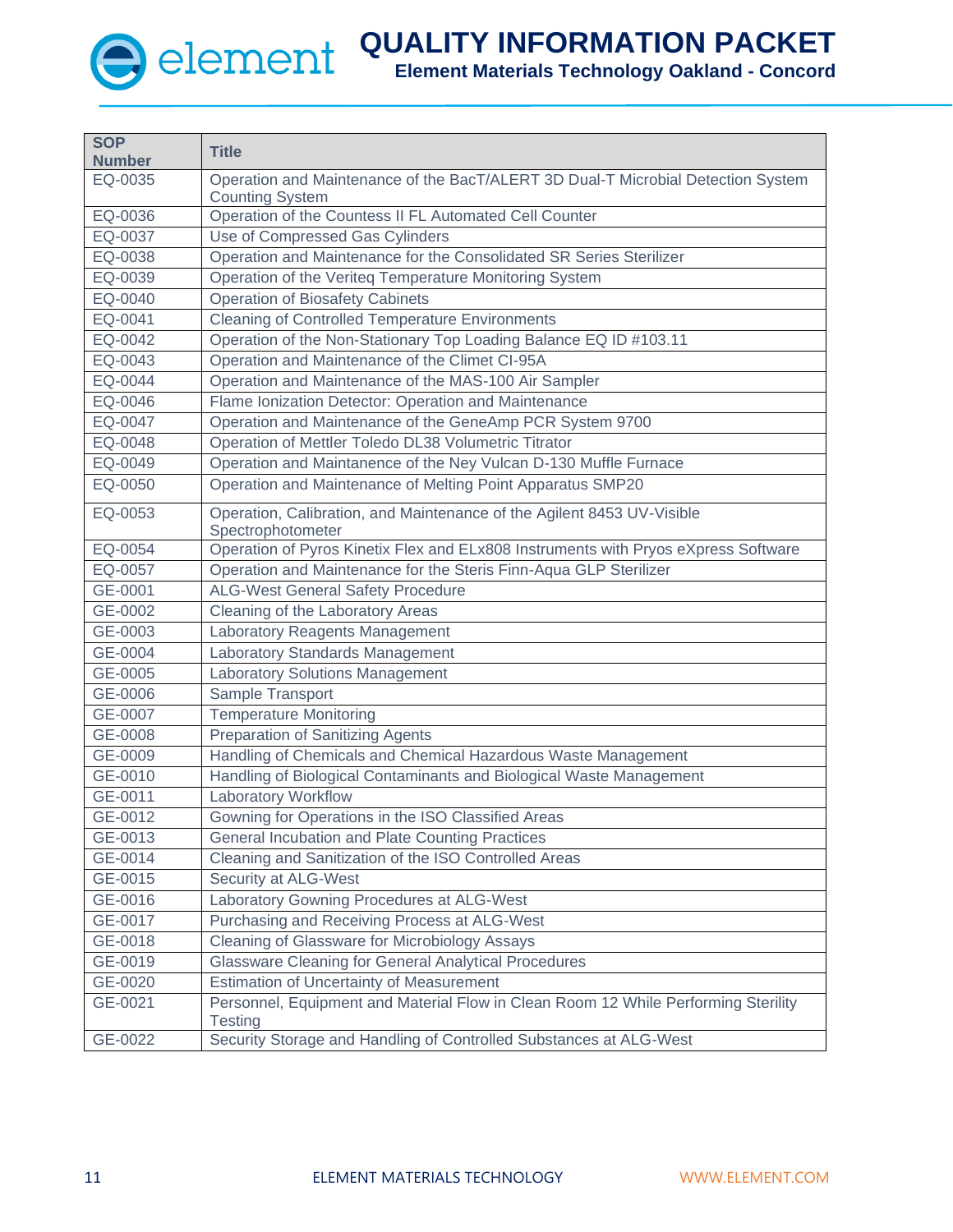

┱

**SOP**

**QUALITY INFORMATION PACKET**

| SUP I<br><b>Number</b> | <b>Title</b>                                                                                         |  |  |  |  |
|------------------------|------------------------------------------------------------------------------------------------------|--|--|--|--|
| MB-0001                | Growth Promotion and Quality Testing of Environmental and Microbiological Media                      |  |  |  |  |
| MB-0002                | Stock Culture Master Bank and Suspension Preparation                                                 |  |  |  |  |
| MB-0003                | Water Microbial Load Testing by Membrane Filtration Method                                           |  |  |  |  |
| MB-0004                | Microbial Identification                                                                             |  |  |  |  |
| MB-0006                | USP <61> Microbiological Examination of Nonsterile Product Microbial Enumeration<br><b>Test</b>      |  |  |  |  |
| MB-0007                | Microbiological Examination of Nonsterile Products: Microbial Enumeration Method<br>Suitability      |  |  |  |  |
| MB-0008                | Preparation of Microbiological Media and Diluents                                                    |  |  |  |  |
| MB-0009                | USP <85> Bacterial Endotoxin Test                                                                    |  |  |  |  |
| MB-0010                | <b>Aseptic Technique Training</b>                                                                    |  |  |  |  |
| MB-0011                | <b>Pipetting and Dilution Qualification</b>                                                          |  |  |  |  |
| MB-0012                | Microbiological Examination of Nonsterile Products: Suitability Test for Specified<br>Microorganisms |  |  |  |  |
| MB-0013                | USP <62> Microbiological Examination of Nonsterile Products: Test for Specified<br>Microorganisms    |  |  |  |  |
| MB-0014                | Preparation and Extraction of Medical Device/ Solid Material samples for Endotoxin Test              |  |  |  |  |
| MB-0015                | <b>Total Coliform Membrane Filtration Method</b>                                                     |  |  |  |  |
| MB-0016                | USP <71> Sterility Testing by Direct Inoculation                                                     |  |  |  |  |
| MB-0017                | Bacteriostasis and Fungistasis Test for USP <71> Sterility Testing by Direct Inoculation<br>Method   |  |  |  |  |
| MB-0018                | Microbial Immersion Challenge Test                                                                   |  |  |  |  |
| MB-0019                | Analysis by BioLog Omnilog Microbial ID System                                                       |  |  |  |  |
| MB-0020                | Incubation of Client Microbiological Media Samples                                                   |  |  |  |  |
| MB-0021                | LAL Endotoxin Testing Using the Kinetic Chromogenic Method                                           |  |  |  |  |
| MB-0022                | General Handling of Biological Indicators                                                            |  |  |  |  |
| MB-0023                | Preparation and Testing of Endotoxin Challenge Containers or Items                                   |  |  |  |  |
| MB-0024                | USP and EP Antimicrobial Preservative Effectiveness Test                                             |  |  |  |  |
| MB-0025                | Non-Compendial Product Microbial Load Testing by Membrane Filtration Method                          |  |  |  |  |
| MB-0026                | Detection of Phage Through the Use of Phage-Susceptible E. Coli Bacterial Lawn                       |  |  |  |  |
| MB-0027                | Incubation and Inspection of Media Filled Containers                                                 |  |  |  |  |
| MB-0028                | USP <71> Sterility Testing by Membrane Filtration                                                    |  |  |  |  |
| MB-0029                | Bacteriostasis and Fungistasis Test for Sterility Testing by Membrane Filtration                     |  |  |  |  |
| MB-0030                | Culture Viability, Plasmid Retention and Purity Testing for Bacterial Cell Banks                     |  |  |  |  |
| MB-0031                | Determination of Organism Concentration Based on OD                                                  |  |  |  |  |
| MB-0032                | Non-Compendial Product Microbial Load Testing by Spread Plate Method                                 |  |  |  |  |
| MB-0033                | Antibiotic Sensitivity Testing by Kirby Bauer Antibiotic Disc Diffusion Test Method                  |  |  |  |  |
| MB-0034                | Processing of Mold Isolates with the BioLog MicroStation / MicroLog System                           |  |  |  |  |
| MB-0035                | Particulate Matter in Injections by Light Obscuration Method 1                                       |  |  |  |  |
| MB-0037                | Rapid Sterility Testing by BacT/ALERT 3D Dual-T Microbial Detection System                           |  |  |  |  |
| MB-0038                | Bacteriostasis and Fungistasis Method Suitability Test for BactT/ALERT 3D                            |  |  |  |  |
| MB-0039                | Selectable Marker Retention Analysis of Escherichia coli Cell Bank                                   |  |  |  |  |
| MB-0040                | Viability Determination via the Most Probable Number Method                                          |  |  |  |  |
| MB-0041                | USP <85> Endotoxin Tests using Pyros Kinetix Flex - Turbidimetric Method                             |  |  |  |  |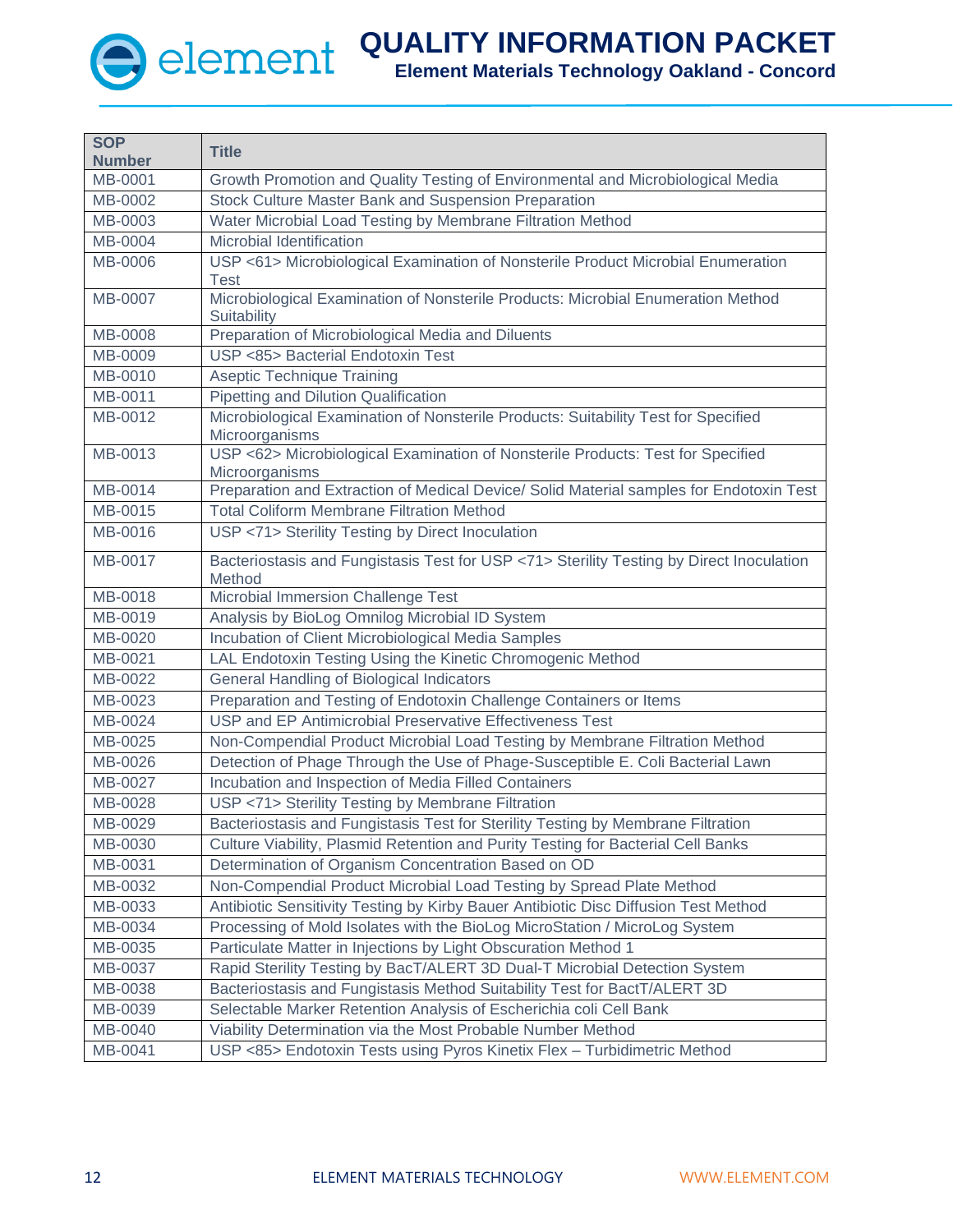

| <b>SOP</b>      | <b>Title</b>                                                                                                     |  |  |  |  |  |
|-----------------|------------------------------------------------------------------------------------------------------------------|--|--|--|--|--|
| <b>Number</b>   |                                                                                                                  |  |  |  |  |  |
| MB-0042         | USP <85> Endotoxin Inhibition/Enhancement and Validation using Pyros Kinetix Flex -                              |  |  |  |  |  |
| MB-0043         | <b>Turbidimetric Method</b><br>USP <85> Endotoxin Tests using Pyros Kinetix Flex - Chromogenic Method            |  |  |  |  |  |
| MB-0044         |                                                                                                                  |  |  |  |  |  |
|                 | USP <85> Endotoxin Inhibition/Enhancement and Validation using Pyros Kinetix Flex -<br><b>Chromogenic Method</b> |  |  |  |  |  |
| MB-0045         | USP <60> Microbiological Examination of Nonsterile Products: Test for Burkholderia                               |  |  |  |  |  |
|                 | Cepacia                                                                                                          |  |  |  |  |  |
| MB-0046         | USP <60> Microbiological Examination of Nonsterile Products: Suitability Test for<br><b>Burkholderia Cepacia</b> |  |  |  |  |  |
| <b>MFS-0001</b> | Aseptic Practices in the Aseptic Manufacturing Areas                                                             |  |  |  |  |  |
| <b>MFS-0002</b> | Aseptic Manufacturing Area Monitoring Program                                                                    |  |  |  |  |  |
| MFS-0003        | Personnel, Equipment and Material Flow in the ISO Controlled Manufacturing Areas                                 |  |  |  |  |  |
| <b>MFS-0004</b> | Materials Program for Manufacturing Areas                                                                        |  |  |  |  |  |
| <b>MFS-0005</b> | Storage and Transportation of Finished Products                                                                  |  |  |  |  |  |
| <b>MFS-0006</b> | Release of Manufacturing Finished Products                                                                       |  |  |  |  |  |
| <b>MFS-0007</b> | ISO Controlled Area Monitoring Program for Manufacturing                                                         |  |  |  |  |  |
| <b>MFS-0008</b> | Inventory and Management of Client Manufactured Cell Banks                                                       |  |  |  |  |  |
| <b>MFS-0009</b> | Line Inspection for Manufacturing Operations                                                                     |  |  |  |  |  |
| MFS-0010        | Environmental Monitoring in the Aseptic Areas During Filling Operations                                          |  |  |  |  |  |
| <b>MFS-0011</b> | Media Fill Program                                                                                               |  |  |  |  |  |
| MFS-0012        | Cleaning and Disinfection of Miscellaneous Clean Room Materials                                                  |  |  |  |  |  |
| MFS-0013        | Preventive Maintenance of Classified Areas                                                                       |  |  |  |  |  |
| <b>MFS-0014</b> | Batch Production Record Preparation, Issuance and Tracking                                                       |  |  |  |  |  |
| <b>MFS-0016</b> | Preparation of Finished Product Specifications                                                                   |  |  |  |  |  |
| <b>MFS-0017</b> | <b>Manufacturing Supplier Program</b>                                                                            |  |  |  |  |  |
| <b>MFS-0018</b> | <b>Preparation of Raw Material Specifications</b>                                                                |  |  |  |  |  |
| MY-0001         | Growth Promotion and Sterility Test of Mycoplasma Media                                                          |  |  |  |  |  |
| MY-0002         | Mycoplasma Stock Culture, Master Bank, and Suspension Preparation                                                |  |  |  |  |  |
| MY-0003         | Preparation of Mycoplasma Media                                                                                  |  |  |  |  |  |
| MY-0004         | Mycoplasma Detection by Points to Consider (Direct Method)                                                       |  |  |  |  |  |
| MY-0005         | Detection of Mycoplasma in Cell Cultures by Fluorescence Methods                                                 |  |  |  |  |  |
| MY-0006         | Suitability Testing (Mycoplasmastasis) for Detection by Points to Consider (Direct<br>Method)                    |  |  |  |  |  |
| MY-0007         | Mycoplasma Detection by USP and EP Culture Method                                                                |  |  |  |  |  |
| MY-0008         | Mycoplasma Detection using MycoSeq Mycoplasma RT-PCR Detection Kit from ABI                                      |  |  |  |  |  |
| MY-0009         | Staining of Mycoplasma Colonies on Agar Plates                                                                   |  |  |  |  |  |
| PC-0001         | Mycoplasma Testing by Touch Down PCR                                                                             |  |  |  |  |  |
| PC-0003         | <b>Agarose Gel Electrophoresis</b>                                                                               |  |  |  |  |  |
| PC-0004         | DNA Purification using QIAamp DNA Mini Kit for PCR Applications                                                  |  |  |  |  |  |
| PC-0005         | Detection of Murine Leukemia Virus (MuLV) by Real Time Quantitative Polymerase                                   |  |  |  |  |  |
|                 | Chain Reaction (RT-qPCR)                                                                                         |  |  |  |  |  |
| PC-0006         | Viral DNA or RNA Purification Using QIAamp Viral RNA Mini Kit                                                    |  |  |  |  |  |
| PC-0007         | Sample Preparation Using the PrepSEQ Nucleic Acid Extraction Kit                                                 |  |  |  |  |  |
| PC-0008         | Producing a Standard Curve for Real-Time PCR Assay Validation on the Applied<br>Biosystems 7500 Fast             |  |  |  |  |  |
| PC-0009         | Receipt and Dilution of Primers                                                                                  |  |  |  |  |  |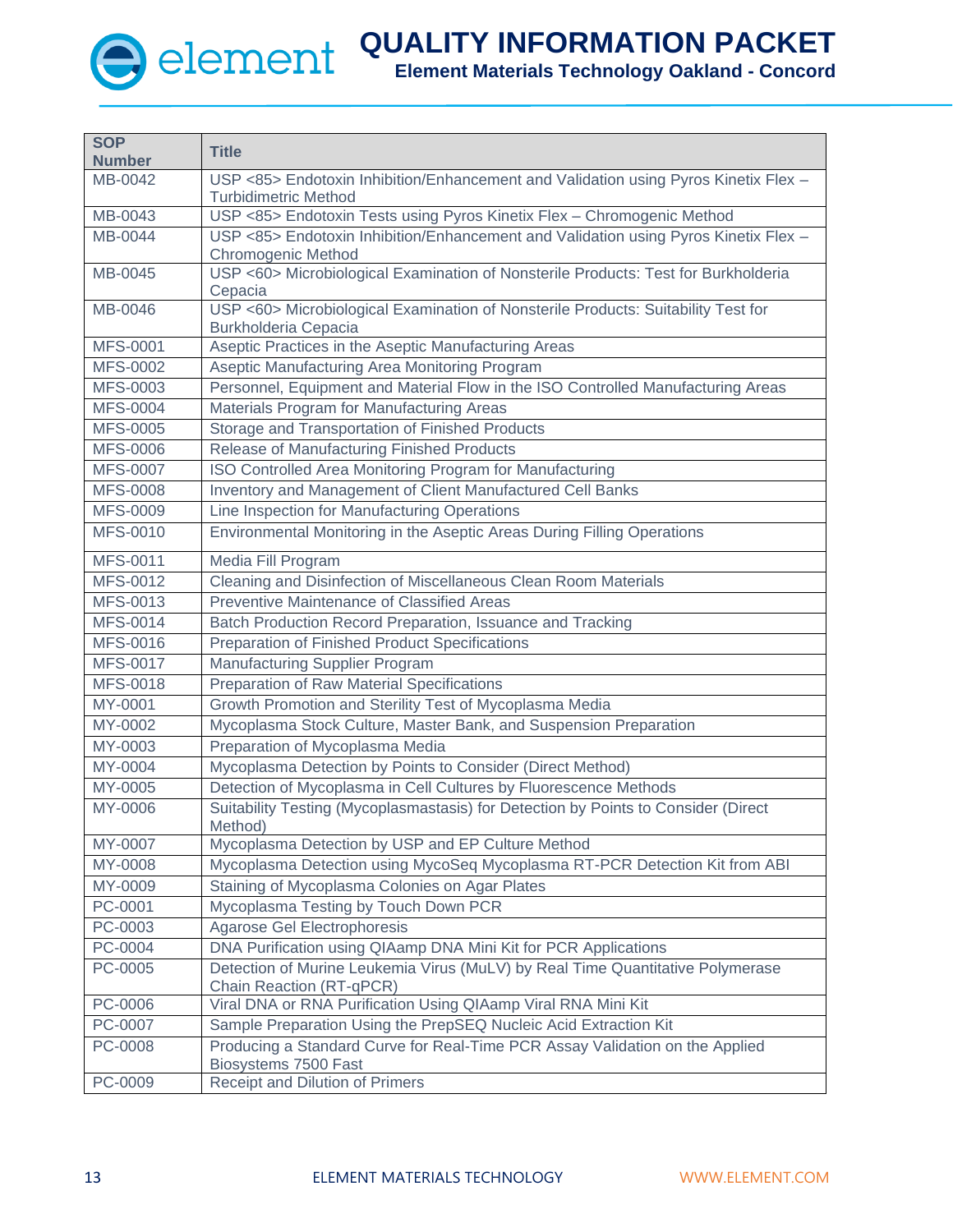

| <b>SOP</b>    | <b>Title</b>                                                                              |  |  |  |  |  |
|---------------|-------------------------------------------------------------------------------------------|--|--|--|--|--|
| <b>Number</b> |                                                                                           |  |  |  |  |  |
| PC-0010       | Residual CHO DNA resDNASEQ Quantitative Assay Kit                                         |  |  |  |  |  |
| PC-0011       | Detection of Minute Virus of Mouse by RT-PCR Using the ABI 7500 Fast                      |  |  |  |  |  |
| PC-0012       | Diagnostic Restriction Endonuclease Digest of Plasmid DNA                                 |  |  |  |  |  |
| PC-0013       | Nucleic Acid Analysis by Agarose Gel Electrophoresis                                      |  |  |  |  |  |
| PC-0014       | Nucleic Acid Concentration and Purity Based on 260/280 Absorbance UV<br>Spectrophotometry |  |  |  |  |  |
| PC-0015       | Protein Quantification by Micro BCA Assay                                                 |  |  |  |  |  |
| PC-0016       | Nucleic Acid Concentration and Homogenaity Check Based on 260 nm Absorbance UV            |  |  |  |  |  |
|               | Spectrophotometry                                                                         |  |  |  |  |  |
| PC-0017       | Detection of DNase and RNase Activity                                                     |  |  |  |  |  |
| PC-0018       | Fluorescence Based Detection of Protease Activity                                         |  |  |  |  |  |
| PC-0019       | PCR Amplification of Products Prepared from Genomic DNA                                   |  |  |  |  |  |
| PC-0020       | Detection of Protease Activity Using the Protease Fluorescent Detection Kit               |  |  |  |  |  |
| PC-0021       | Protein Quantitation using Thermo Fisher Micro BCA Protein Assay Kit                      |  |  |  |  |  |
| QA-0001       | <b>Quality Manual</b>                                                                     |  |  |  |  |  |
| QA-0002       | Responsibilities of the Quality Assurance Unit                                            |  |  |  |  |  |
| QA-0003       | Preparation of Standard Operating Procedures (SOPs)                                       |  |  |  |  |  |
| QA-0004       | Preparation of Certificates of Analysis and Distribution of Confidential Information      |  |  |  |  |  |
| QA-0005       | Policy for Using the A2LA Accredited Symbol                                               |  |  |  |  |  |
| QA-0006       | <b>GLP Program for Nonclinical Laboratory Studies</b>                                     |  |  |  |  |  |
| QA-0007       | <b>Preparation of Client Protocols</b>                                                    |  |  |  |  |  |
| QA-0008       | Document and Records Management System                                                    |  |  |  |  |  |
| QA-0009       | <b>Document Control</b>                                                                   |  |  |  |  |  |
| QA-0010       | <b>Good Documentation Practices</b>                                                       |  |  |  |  |  |
| QA-0011       | Master Signature Log                                                                      |  |  |  |  |  |
| QA-0012       | Issuance, Use and Management of Laboratory Notebooks                                      |  |  |  |  |  |
| QA-0013       | Logbook Management                                                                        |  |  |  |  |  |
| QA-0014       | Sample Management and Chain of Custody                                                    |  |  |  |  |  |
| QA-0015       | Deviations and Investigations                                                             |  |  |  |  |  |
| QA-0016       | <b>Suspected Test Failures and Invalid Tests</b>                                          |  |  |  |  |  |
| QA-0017       | Corrective Action and Preventive Action (CAPA)                                            |  |  |  |  |  |
| QA-0018       | <b>Quality Auditing Procedure</b>                                                         |  |  |  |  |  |
| QA-0019       | Supplier Management Program                                                               |  |  |  |  |  |
| QA-0020       | Performing External Physical Audits                                                       |  |  |  |  |  |
| QA-0021       | <b>Training for GMP/GLP Operations</b>                                                    |  |  |  |  |  |
| QA-0022       | <b>Quality System Review</b>                                                              |  |  |  |  |  |
| QA-0023       | Server Backup and Disaster Recovery                                                       |  |  |  |  |  |
| QA-0024       | <b>Pest Control</b>                                                                       |  |  |  |  |  |
| QA-0025       | Requirements for Reporting Calculations in Raw Data                                       |  |  |  |  |  |
| QA-0026       | Identifying, Handling and Trending Customer Complaints                                    |  |  |  |  |  |
| QA-0027       | <b>Customer Surveys</b>                                                                   |  |  |  |  |  |
| QA-0028       | <b>Management Review</b>                                                                  |  |  |  |  |  |
| QA-0029       | <b>Contract Review</b>                                                                    |  |  |  |  |  |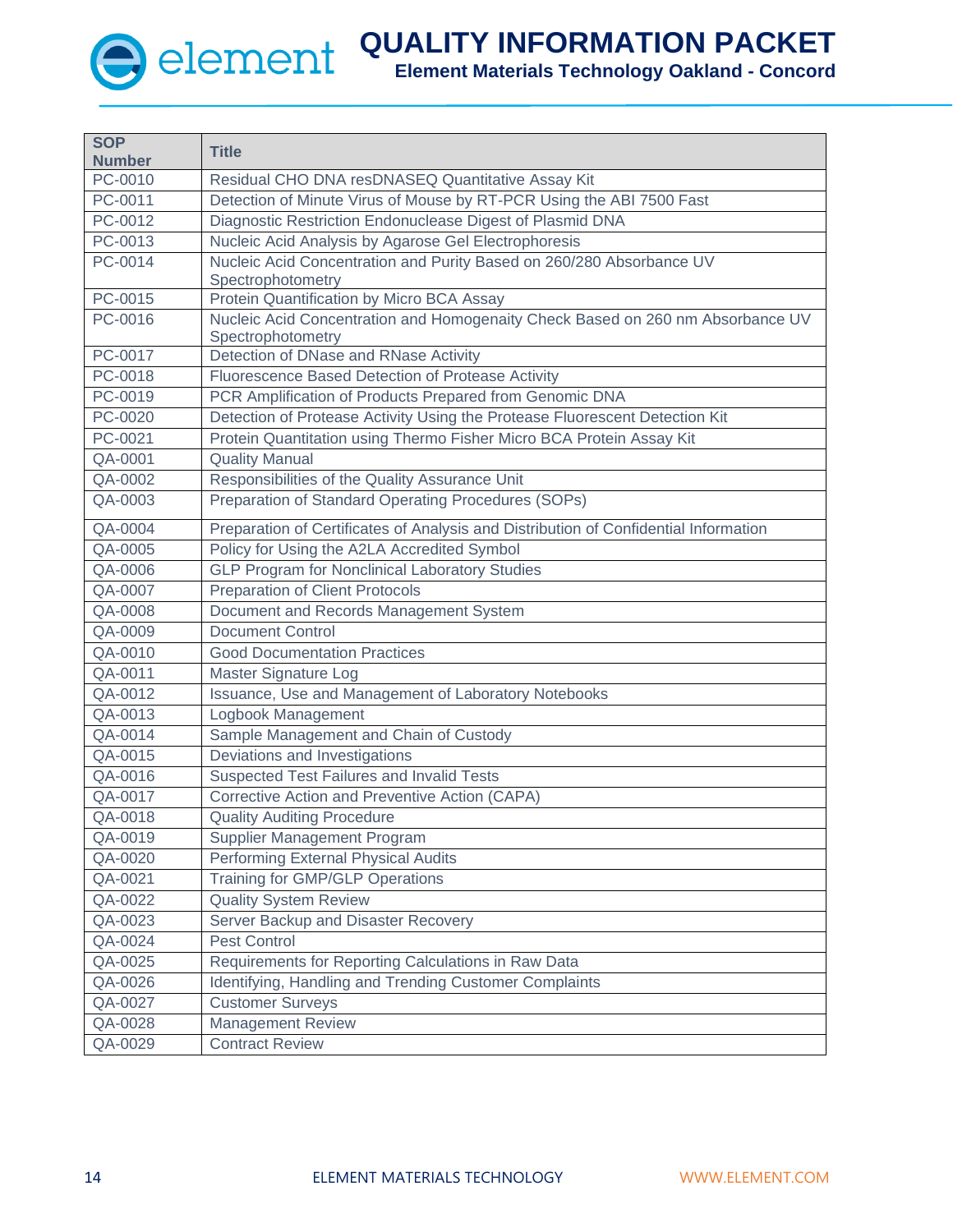

| <b>SOP</b><br><b>Number</b> | <b>Title</b>                                                                          |  |  |  |  |
|-----------------------------|---------------------------------------------------------------------------------------|--|--|--|--|
| QA-0030                     | <b>Proficiency Testing Plan</b>                                                       |  |  |  |  |
| QA-0031                     | Preparation of Internal Proficiency Testing Samples                                   |  |  |  |  |
| QA-0032                     | Data Integrity                                                                        |  |  |  |  |
| QA-0033                     | Quality Plan (QP) Preparation                                                         |  |  |  |  |
| VA-0001                     | <b>Equipment Qualification Group B</b>                                                |  |  |  |  |
| VA-0002                     | Preparation of Equipment Qualification Documents                                      |  |  |  |  |
| VA-0003                     | Method Validations & Document Preparation                                             |  |  |  |  |
| VA-0004                     | Validation and Qualification Master Plan                                              |  |  |  |  |
| VA-0005                     | <b>Equipment Qualification Group C</b>                                                |  |  |  |  |
| VA-0006                     | USP <1226> Verification of Suitability for Compendial Analytical Procedures           |  |  |  |  |
| <b>VCS-0001</b>             | <b>General Calibration procedure</b>                                                  |  |  |  |  |
| <b>VCS-0002</b>             | Calibration of Viable Air Samplers                                                    |  |  |  |  |
| <b>VCS-0003</b>             | <b>Operation of Valsuite Software</b>                                                 |  |  |  |  |
| <b>VCS-0004</b>             | <b>Calibration of Environmentally Controlled Chambers</b>                             |  |  |  |  |
| <b>VCS-0005</b>             | Calibration of Thermometers and Temperature Logging Devices                           |  |  |  |  |
| <b>VCS-0006</b>             | <b>Calibration of Centrifuges</b>                                                     |  |  |  |  |
| <b>VCS-0007</b>             | <b>Calibration of Gas Flow Rotameters</b>                                             |  |  |  |  |
| <b>VCS-0008</b>             | Calibration of Timers and Stopwatches                                                 |  |  |  |  |
| <b>VCS-0009</b>             | <b>Calibration of Balances</b>                                                        |  |  |  |  |
| <b>VCS-0011</b>             | <b>Calibration of Pressure Gauges</b>                                                 |  |  |  |  |
| <b>VCS-0012</b>             | <b>Certification of Fume Hoods</b>                                                    |  |  |  |  |
| <b>VCS-0013</b>             | <b>Calibration of Mechanical Pipettes Using Calibry</b>                               |  |  |  |  |
| <b>VCS-0014</b>             | <b>Calibration of Veriteq Loggers</b>                                                 |  |  |  |  |
| <b>VCS-0015</b>             | Generating Certificates for In-House Calibration                                      |  |  |  |  |
| <b>VCS-0016</b>             | Decontamination of Biological Safety Cabinets                                         |  |  |  |  |
| <b>VCS-0017</b>             | Calibration of ABI 7500 Fast Real-Time PCR System                                     |  |  |  |  |
| <b>VCS-0018</b>             | Class II Biosafety Cabinets (BSCs) Certification Reference                            |  |  |  |  |
| <b>VCS-0019</b>             | Calibration of the Gene Amp® 9700 Thermal Cycler                                      |  |  |  |  |
| VI-0001                     | <b>Preparation of Viral Banks</b>                                                     |  |  |  |  |
| $VI-0002$                   | In-Vitro Viral Screening Assay for Viable Viruses                                     |  |  |  |  |
| VI-0003                     | <b>Detection of Bovine Viruses</b>                                                    |  |  |  |  |
| VI-0004                     | Preparation of T75 cm2 Flasks and Six Well Plates for the Viral Screening Assay (VSA) |  |  |  |  |
| $VI-0005$                   | Screen for Replication Competent Retrovirus (RCR) with Mus Dunni Enrichment           |  |  |  |  |
| VI-0006                     | Calculating TCID50 with Spearman Karber Excel Spreadsheet                             |  |  |  |  |
| VI-0008                     | Purification of Virus Using the Sartorius VivaFlow Apparatus                          |  |  |  |  |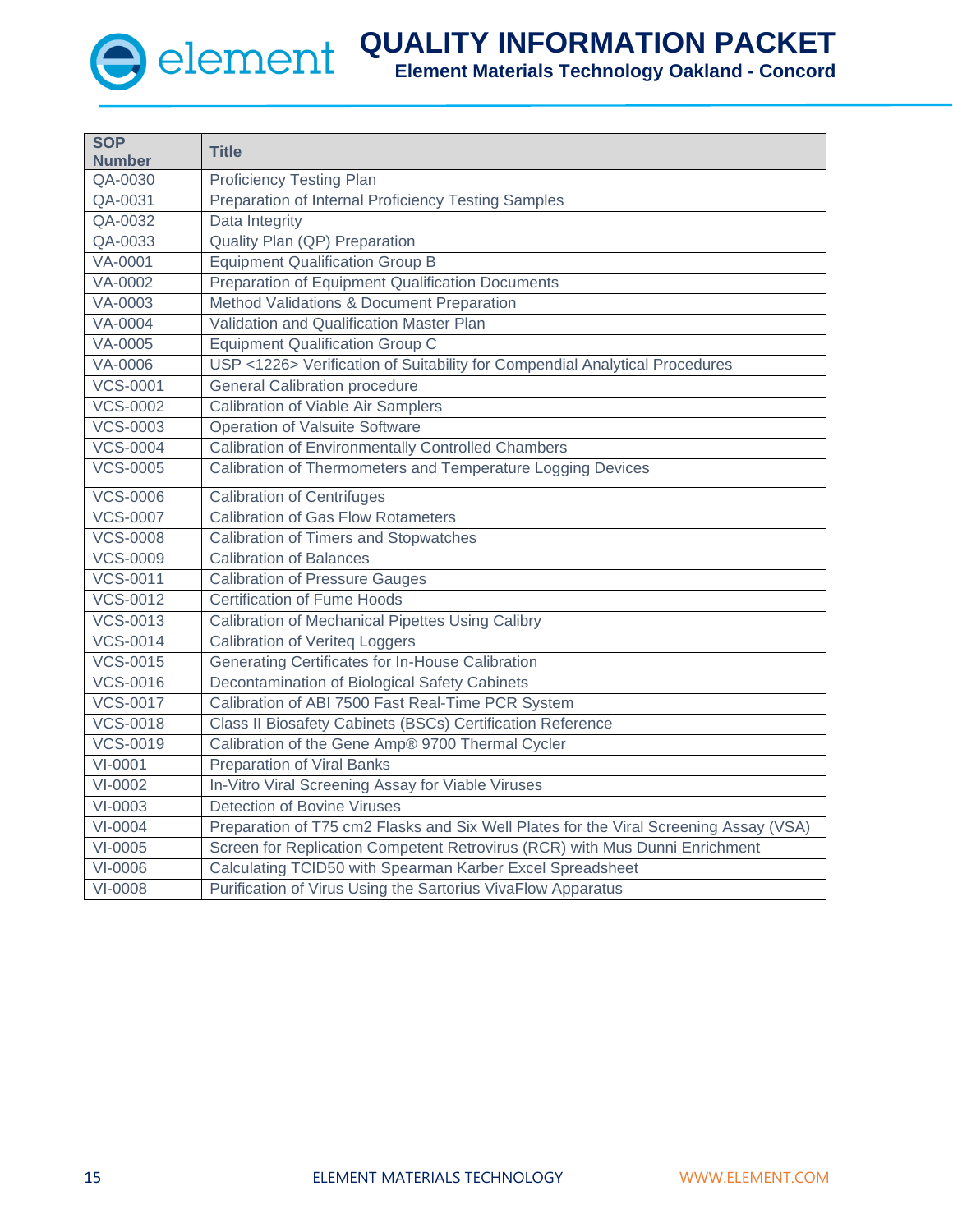

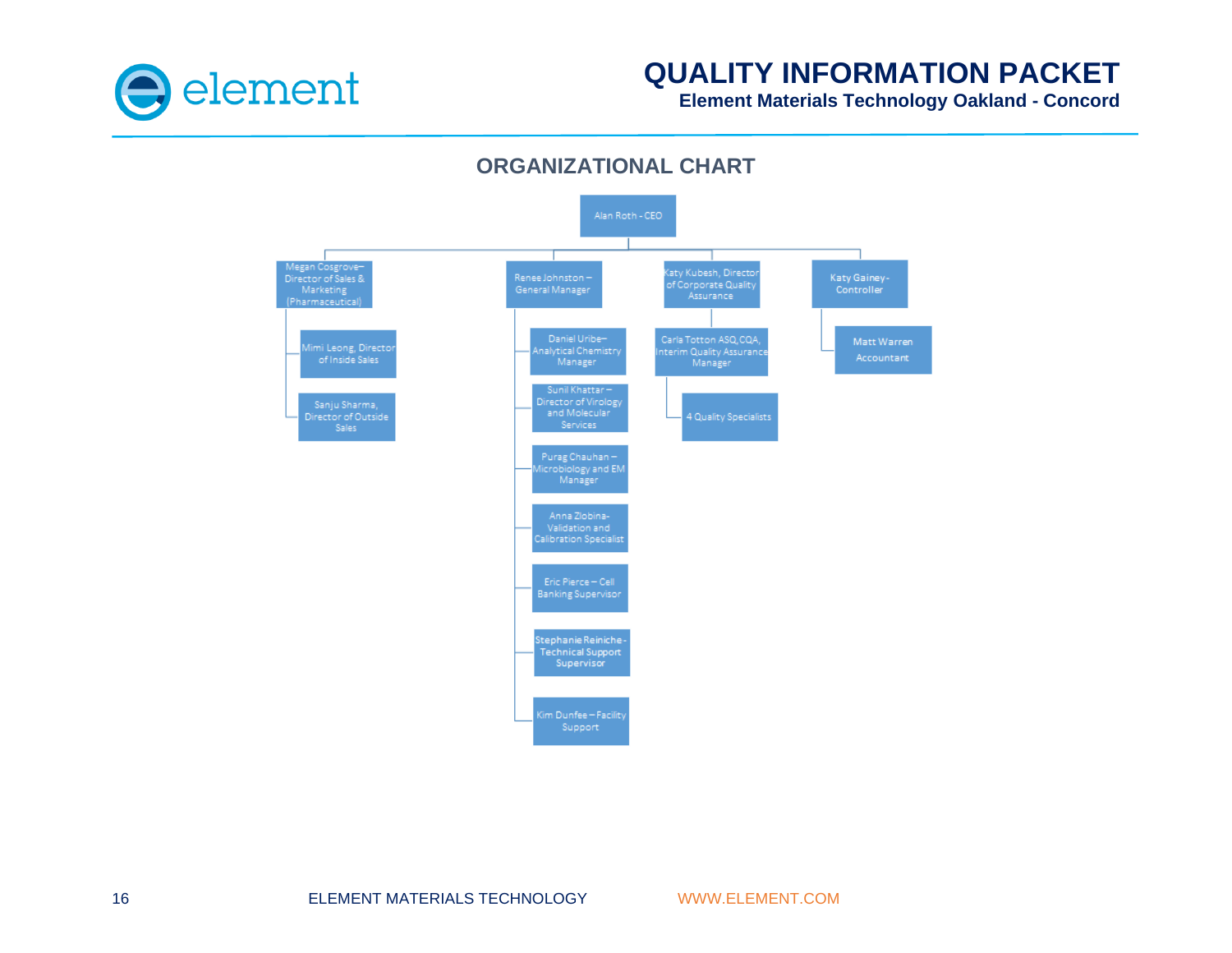



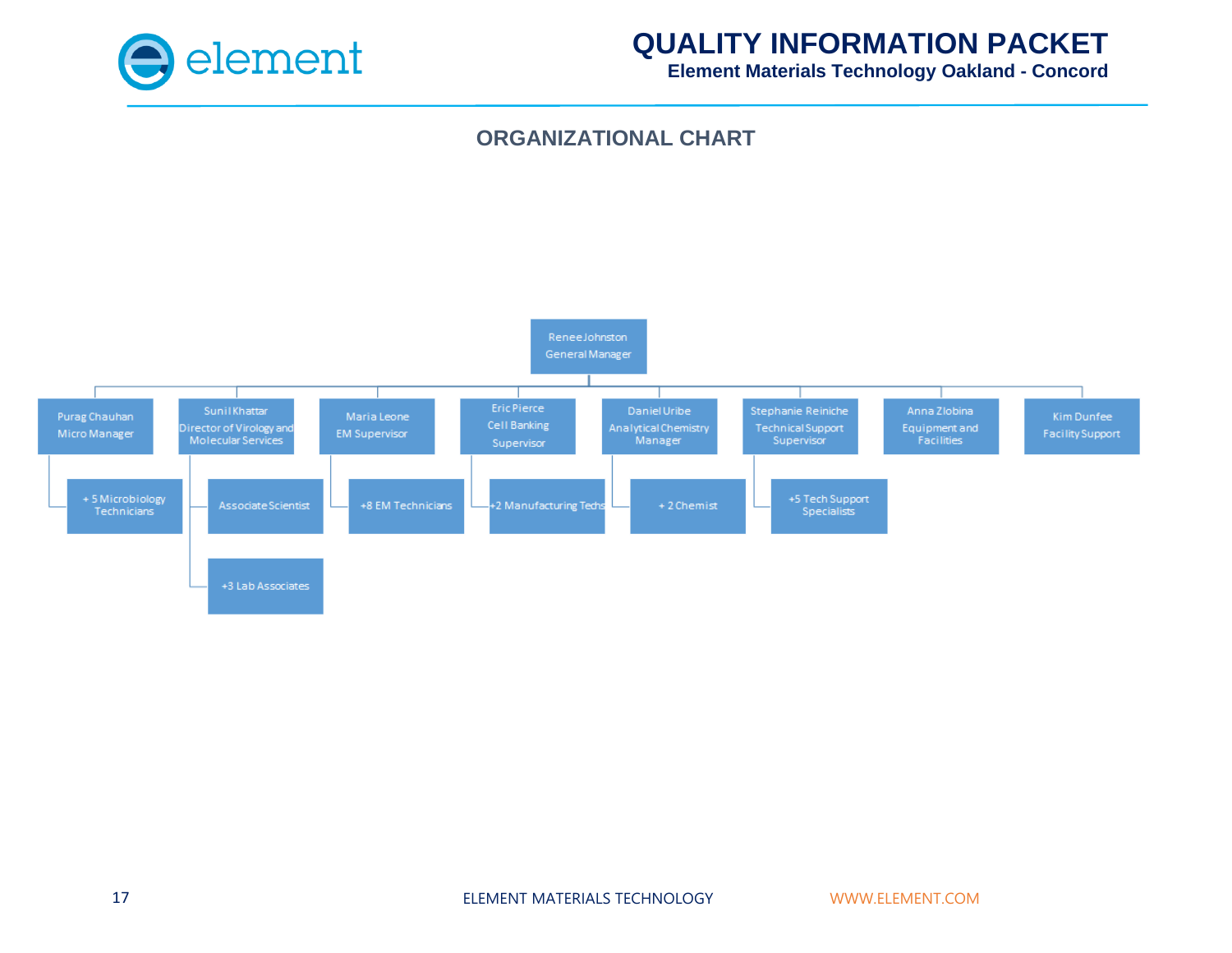

### **QUALITY INFORMATION PACKET Element Materials Technology Oakland - Concord**



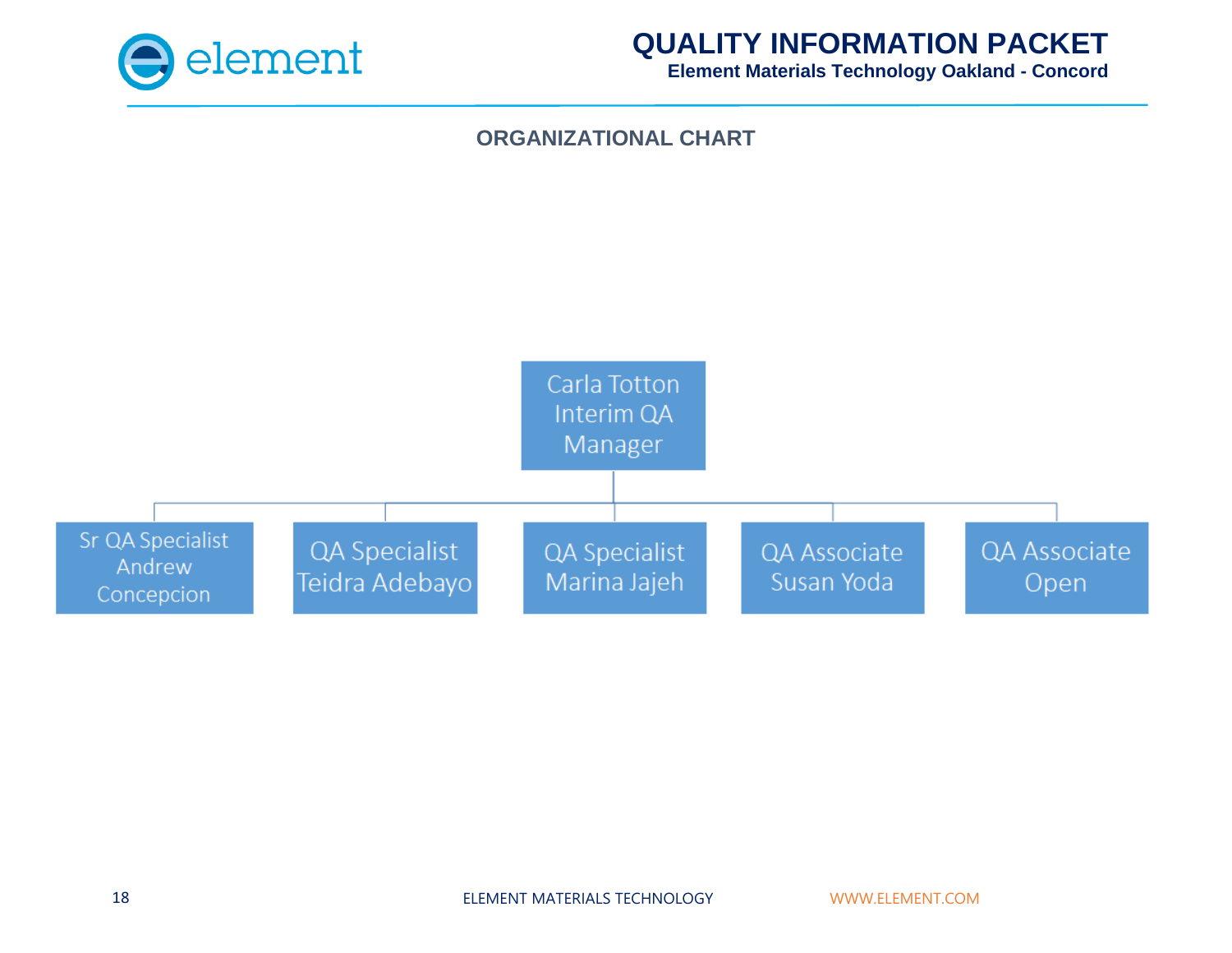

**Element Materials Technology Oakland - Concord**

**FACILITY MAP**



19 ELEMENT MATERIALS TECHNOLOGY WWW.ELEMENT.COM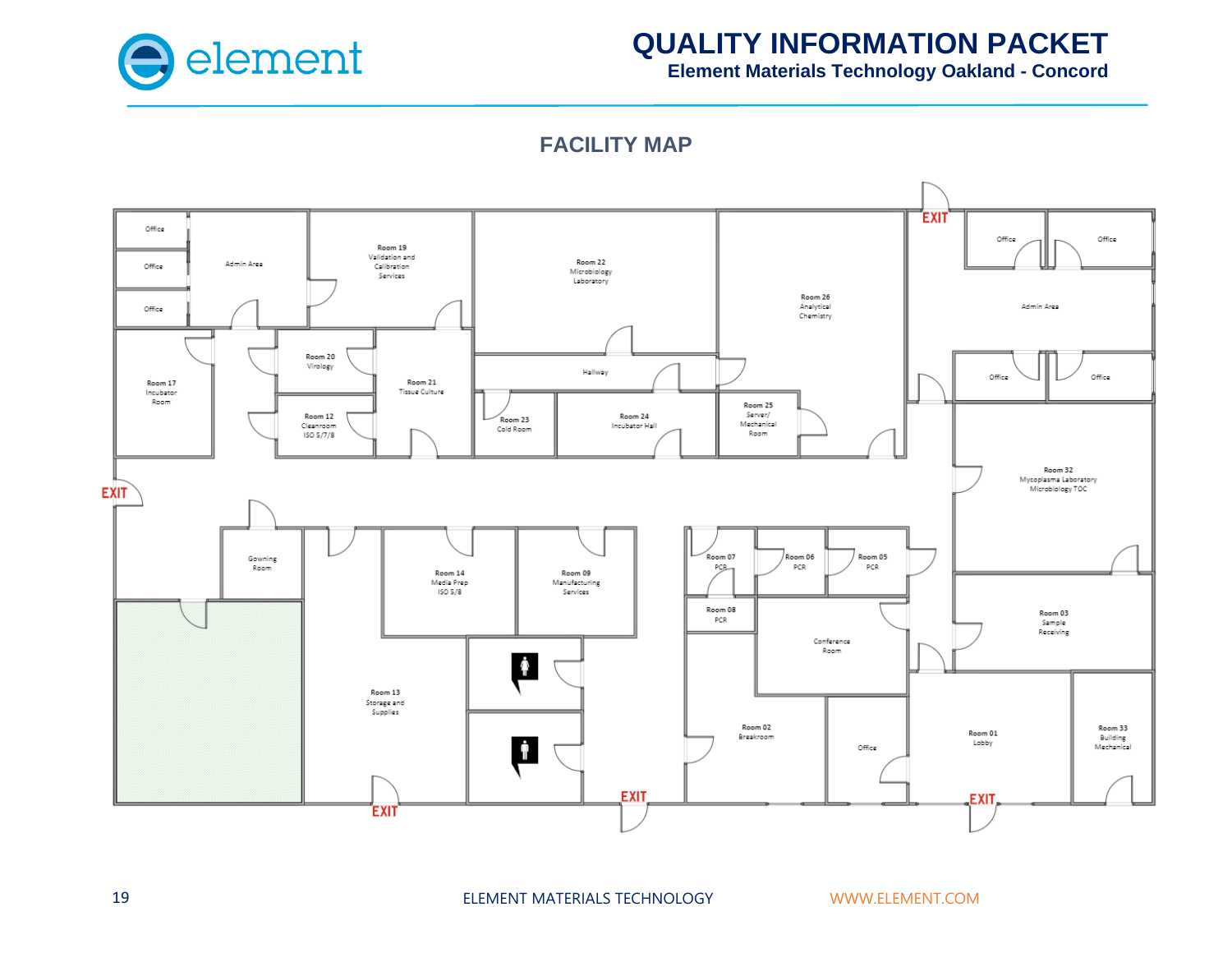

### **QUALITY INFORMATION PACKET Element Materials Technology Oakland - Concord**

### **FDA DRUG ESTABLISHMENT CURRENT REGISTRATION**

| <b>Firm Name</b>                        | <b>FDA Establishment Identifier</b> |           | → DUNS → Business Operations → Address |                                                                          | $\frac{1}{2}$   Expiration Date |
|-----------------------------------------|-------------------------------------|-----------|----------------------------------------|--------------------------------------------------------------------------|---------------------------------|
| Microbiology & Quality Associates, Inc. | 3006616583                          | 792157906 | ANALYSIS:                              | 2341 Stanwell Drive, Concord, California (CA) 94520, United States (USA) | 12/31/2021                      |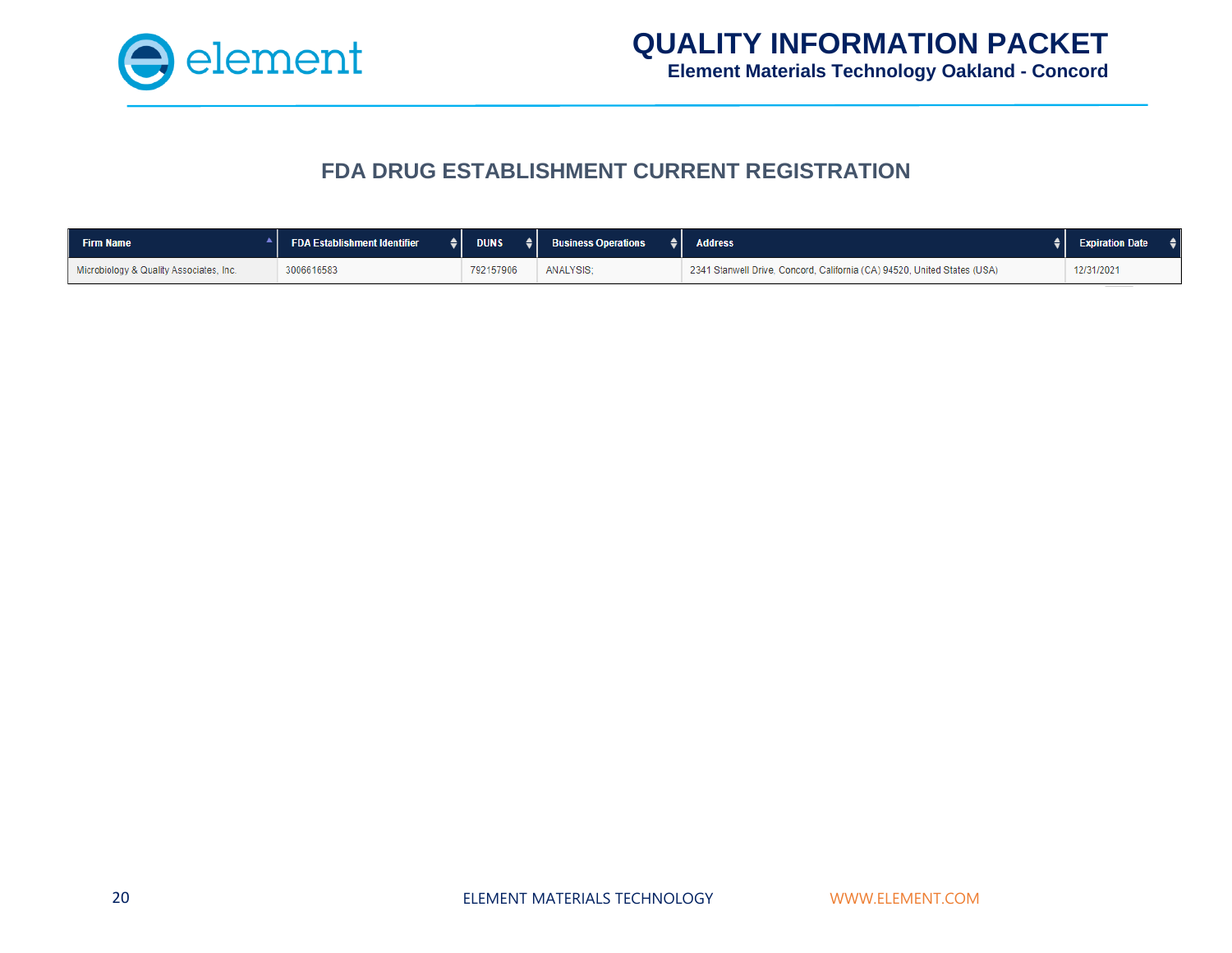

**Element Materials Technology Oakland - Concord**



#### SCOPE OF ACCREDITATION TO ISO/IEC 17025:2017

#### ELEMENT MATERIALS TECHNOLOGY 2341 Stanwell Dr Concord, CA 94520 Renee Johnston Phone: (925) 536-1168 renee.johnston@analyticallabgroup.com

**BIOLOGICAL** 

Valid To: December 31, 2022

Certificate Number: 3383.01

In recognition of the successful completion of the A2LA evaluation process, accreditation is granted to this laboratory to perform the following tests on pharmaceuticals, biotech products, drug products, food products, controlled environments, water, environmental samples, and medical devices:

| Test(s)                             | <b>Reference Method(s)</b>           | SOP(s)         |
|-------------------------------------|--------------------------------------|----------------|
| Antimicrobial Effectiveness Test    | USP < 51                             | MB-0024        |
|                                     | <b>EP XVIC</b>                       |                |
|                                     | CTFA M3, M6                          |                |
| <b>Bacterial Endotoxin Test</b>     | USP < 85                             | MB-0009        |
|                                     |                                      | MB-0014        |
|                                     |                                      | MB-0021        |
|                                     |                                      | MB-0041        |
|                                     |                                      | MB-0042        |
|                                     |                                      | MB-0043        |
|                                     |                                      | MB-0044        |
| <b>Biological Indicators</b>        | $USP \leq 5$                         | MB-0022        |
| *Compressed Gas Sampling and        | USP < 797                            | EM-0006        |
| Testing                             | $USP \le 1116$                       | EM-0010        |
|                                     | <b>ISO 8573</b>                      | EM-0012        |
|                                     |                                      | EM-0014        |
| <b>Cytotoxicity and Biological</b>  | ISO 10993-5                          | CC-0002        |
| Reactivity                          | USP < 87                             | CC-0006        |
| Detection of Mycoplasma and         | EU 267                               | PC-0001        |
| Virus by PCR                        | In-House                             | PC-0003        |
|                                     |                                      | PC-0005        |
|                                     |                                      | PC-0006        |
|                                     |                                      | PC-0007        |
|                                     |                                      | PC-0011        |
|                                     |                                      | <b>MY-0008</b> |
| Detection of Virus in Test Articles | 9 CFR 113.46; 9 CFR 113.47; 9 CFR    | VI-0002        |
|                                     | 113.53; 21CFR 210, 211 FDA Points to |                |

(A2LA Cert. No. 3383.01) Revised 06/17/2021

Page 1 of 3

5202 Presidents Court, Suite 220 | Frederick, MD 21703-8398 | Phone: 301 644 3248 | Fax: 240 454 9449 | www.A2LA.org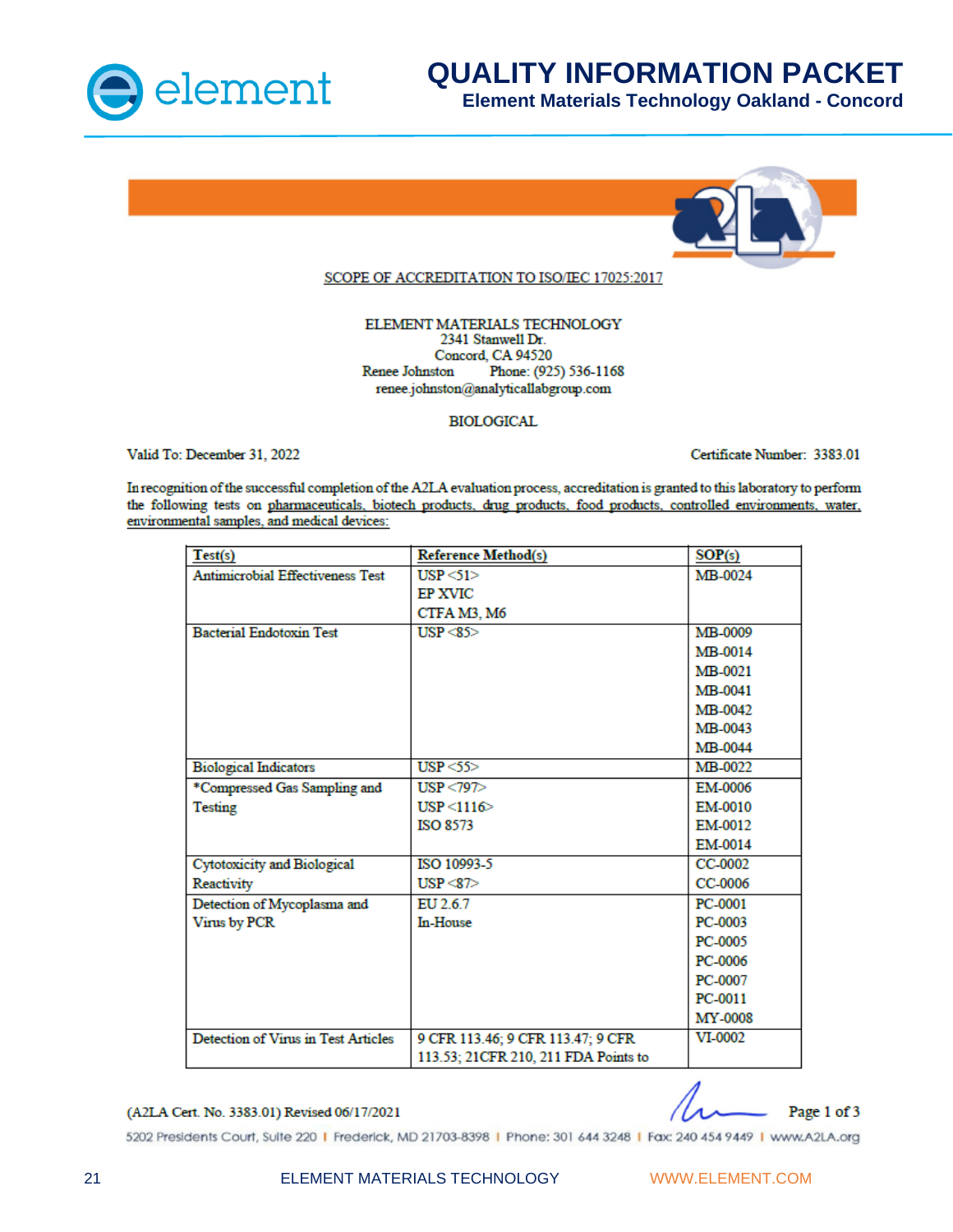

| Test(s)                               | <b>Reference Method(s)</b>                 | SOP(s)             |
|---------------------------------------|--------------------------------------------|--------------------|
|                                       | Consider in Characterization of Cell Lines |                    |
|                                       | Used to Produce Biologicals (1993)         |                    |
|                                       | USP < 1050                                 |                    |
|                                       | USP < 1237                                 |                    |
| *Environmental Monitoring Testing     | $USP \le 797$                              | EM-0002            |
|                                       | $USP \le 1116$                             | EM-0003            |
|                                       | ISO 14644-1                                | EM-0005            |
|                                       | ISO 14644-2                                | EM-0007            |
|                                       |                                            | EM-0009            |
|                                       |                                            | EM-0011<br>EM-0013 |
|                                       |                                            | EM-0015            |
|                                       |                                            | MB-0020            |
|                                       |                                            | MB-0027            |
| Growth Promotion and Sterility        | $USP \le 61$                               | MB-0001            |
| Testing of Microbiological Media      | $USP \le 62$                               |                    |
|                                       | $USP \le 71$                               |                    |
|                                       | USP < 2021                                 |                    |
| Microbial Identification              | $USP \le 1113$                             | MB-0004            |
|                                       |                                            | MB-0019            |
|                                       |                                            | MB-0034            |
| Microbiological Examination of        | $USP \le 61$                               | MB-0006            |
| Non-Sterile Products: Pour Plate,     | USP < 2021                                 | MB-0007            |
| Spread Plate, Membrane Filtration     | ANSI/AAMI ISO 11737-1, -2                  | MB-0025<br>MB-0032 |
| Methods and Microbial                 |                                            |                    |
| <b>Enumeration Method Suitability</b> |                                            |                    |
| Microbiological Examination of        | $USP \le 60$                               | MB-0012            |
| Non-Sterile Products: Test for        | $USP \le 62$                               | MB-0013            |
| Specified Microorganisms for:         |                                            | MB-0045            |
| Escherichia coli, Salmonella,         |                                            | MB-0046            |
| Pseudomonas aeruginosa,               |                                            |                    |
| Staphylococcus aureus, Clostridia,    |                                            |                    |
| Candida Albicans, and                 |                                            |                    |
| Burkholderia cepacia                  |                                            |                    |
| Mycoplasma Detection by Direct        | $USP \le 63$                               | MY-0001            |
| and Indirect Methods                  | $USP \le 1211$                             | <b>MY-0003</b>     |
|                                       | EP 7 <sup>th</sup> ED 2.6.7                | MY-0004            |
|                                       | FDA Points to Consider in Characterization | MY-0005            |
|                                       | of Cell Lines Used to Produce Biologicals  | MY-0006            |
|                                       | (1993)                                     | MY-0007            |
| *Sampling of Water Systems            | $USP \le 1116$                             | EM-0004            |
| <b>Sterility Test</b>                 | $USP \le 71$                               | MB-0016            |
|                                       | ANSI/AAMI ISO 11137-1, -2, -3              | MB-0017            |
|                                       |                                            | MB-0028            |
|                                       |                                            | MB-0029            |

(A2LA Cert. No. 3383.01) Revised 06/17/2021

 $\mu$  Page 2 of 3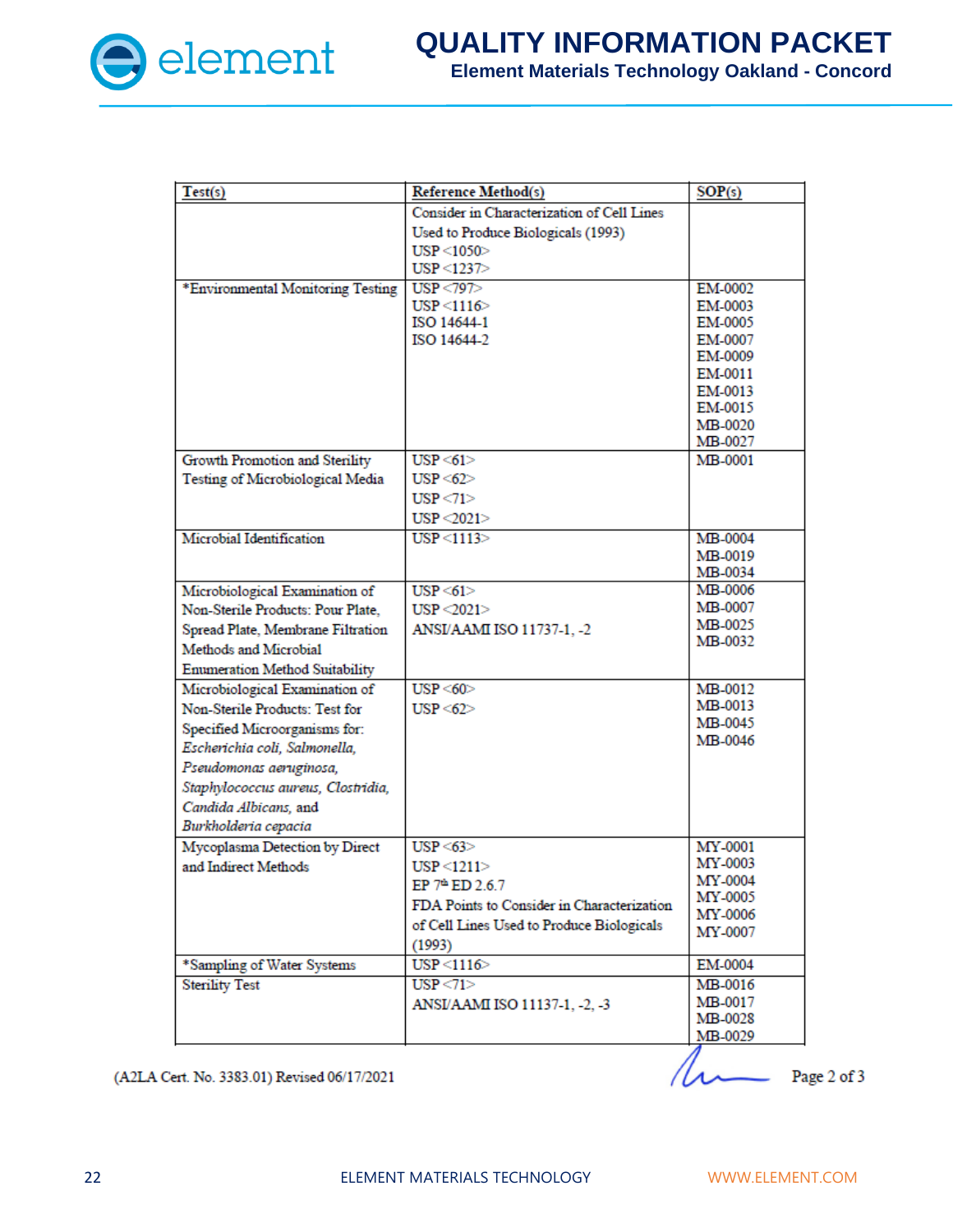

| Test(s)                          | <b>Reference Method(s)</b>              | SOP(s)  |
|----------------------------------|-----------------------------------------|---------|
|                                  |                                         | MB-0037 |
|                                  |                                         | MB-0038 |
| <b>Water Microbial Testing</b>   | $USP \le 1231$                          | MB-0003 |
| Total Heterotrophic Plate Count, | Standard Methods for the Examination of | MB-0015 |
| Coliform Test                    | Water and Wastewater 9222               |         |
|                                  | EPA Method 1604                         |         |

#### **CHEMICAL**

| <b>Test</b>              | <b>Reference Method(s)</b> | <b>SOP</b> |
|--------------------------|----------------------------|------------|
| <b>Conductivity Test</b> | $USP \le 645$              | CH-0002    |
| Nitrogen Purity Assay    | USP-NF Monograph-          | CH-0010    |
|                          | Nitrogen EP Monograph 1247 |            |
| Total Organic Carbon     | $USP \le 643$              | CH-0001    |

\* This laboratory meets A2LA R104 - General Requirements: Accreditation of Field Testing and Field Calibration Laboratories for these tests.

 $\mu$  Page 3 of 3

(A2LA Cert. No. 3383.01) Revised 06/17/2021